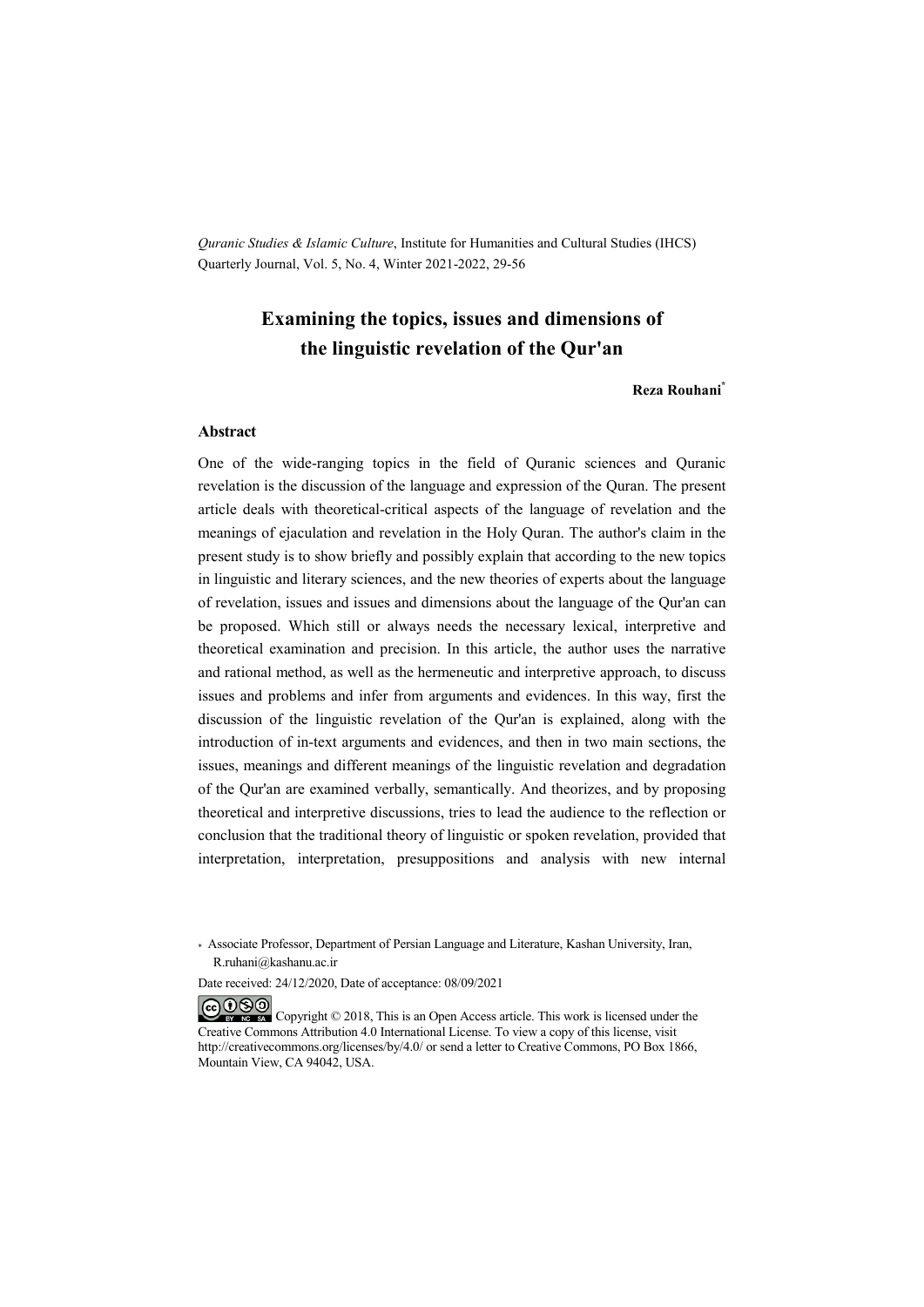**1400 !" 4 5 
30** 

approaches. Textual and extra-textual can still be acceptable and can be useful in understanding new issues and resolving new doubts.

**Keywords:** Quranic sciences, Quranic language, spoken revelation, ejaculation and linguistic descent.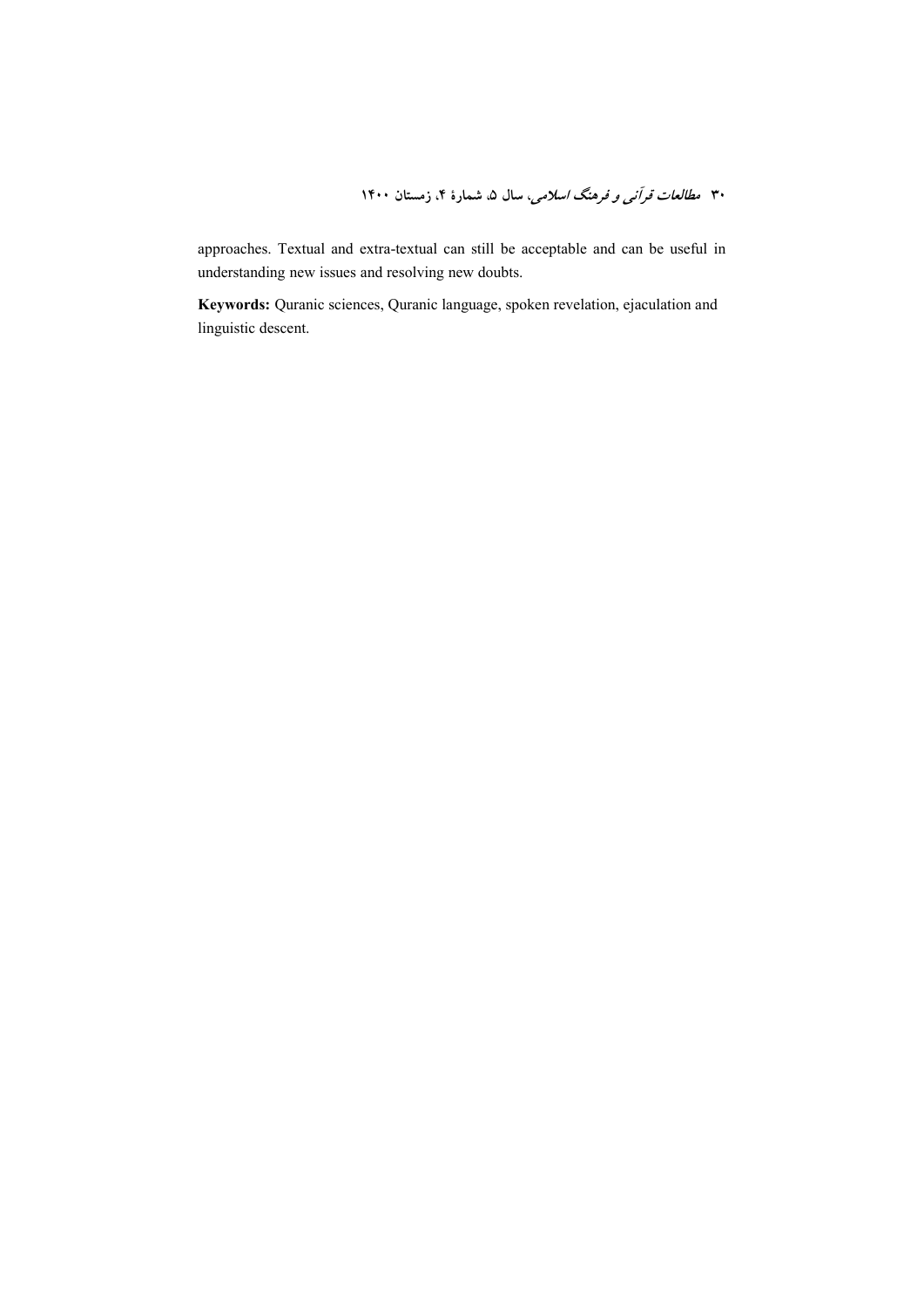*مطالعات قرآنی و فرهنگ اسلامی*، پژوهشگاه علوم انسانی و مطالعات فرهنگی فصلنامهٔ علمی ــ پژوهشی، سال ۵، شمارهٔ ۴، زمستان ۱۴۰۰، ۵۲ ـ ۵۶

# يررسي مباحث، مسائل و ابعاد نزول زياني قرآن

دضا روحاني\*

#### حكىدە

یکے از مباحث پر دامنه در جوزۂ علوم قرآن و وجے قرآنی، بحث زبان و بسان قبرآن است. مقالهٔ حاضر پرداختی نظری–انتقادی دارد به ابعادی از زبان وحی و معانی انزال و نـزول در قرآن کریم. داعیهٔ نویسنده آن است که به اجمال نشان دهد و احیاناً تبیین کند که با توجه بـه مباحث جدید در علوم زبانی و ادبی، مباحث و مسـائل و ابعـاد تـازهای درخصـوص زبـان قرآن قابل طرح است که همچنان پــا همیشــه نیازمنــد بررســی و دقــتـهــای لازم واژگــانی، تفسیری و نظری است. نویســنده در ایــن نوشــتار بــا روش نقلــی و عقلــی، و نیــز رویکــرد هرمنوتیکی و تفسیری، به طرح مباحث و مسائل و استنباط از ادله و شـواهد مـیپـردازد، در این مسـیر، ابتـدا بــه تقریـر بحــث نـزول زبــانی قــر آن، بــه همــراه معرفــی ادلــه و شــواهد درون.تنمی میپردازد، و سپس در دو بخش اصلی، مسائل، و معانی و ابعاد مختلـف ِ نــزول و تنزل زباني قرآن را بررسي لفظي، معنايي و نظـري مـي5نــد، و بــا طـرح مبــاحثي نظـري و تفسیری می کوشد مخاطب را به این تأمل یا نتیجه برساند که نظریهٔ سنتی وحـی زبــانی، بــه شرط تحلیل، تفسیر، پیشفرض صحیح و رویکردهای تازه، همچنان می تواند مقبـول باشــد و در فهم مسائل تازه و رفع شبهات نوین کارگشا گردد.

**کليدواژهها:** علوم قرآني، زبان قرآن، وحر گفتاري، انزال و نزول زباني.

\* دانشیار، گروه زبان و ادبیات فارسی، دانشگاه کاشان، ایران، R.ruhani@kashanu.ac.ir تاريخ دريافت: ۱۳۹۹/۱۰/۰۴، تاريخ پذيرش: ۱۴۰۰/۰۶/۱۷

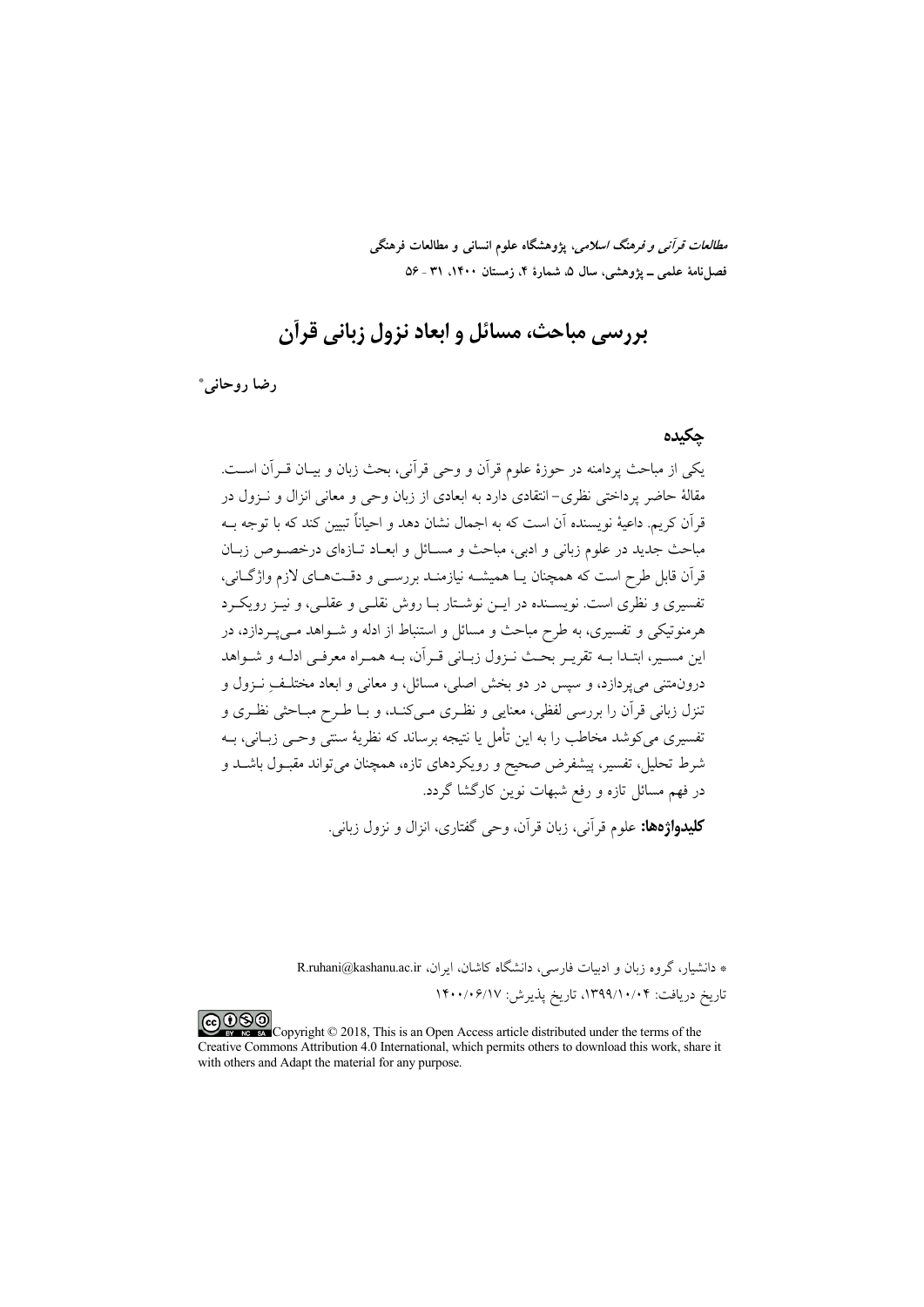#### ١. مقدمه

شاید یکی از مهمترین و پربسامدترین مباحث دربارهٔ قرآن کریم مبحث انزال و نـزول قـرآن، و کیفیت و حقیقت وحی، و نزول و تلقی آن باشد. دانشـمندان مسـلمان-اعـم از مفســران و فیلسوفان و متکلمان و اهل حدیث و سایر اهل نظر–هر کدام به جوانبی از این امر پرداختــه و با رویکرد، پیشفرض و زاویه دید خاص خود دربارهاش نظر داده اند.

مقدمات نقلي بحث-در غالب مباحث ايشان- مشترك اسـت و عمومــاً از قــول قــراَن و حدیث و اقوال تاریخی بهره می گیرند که طبق آن، نزول یا تنزل وحی یا قــرآن، بــر قلــب و زبان پیامبر بوده که در این القا و تلقی، غالباً به وساطت حضرت جبرئیل بوده اسـت. شــواهد نقلي (قرأني، حديثي) اين قول مشترک فراوان است.'

با این حال، گاه برخی از اهل نظر، بویژه متکلمان، دربارهٔ کلام باری و حــدوث و قــدم و کمیت و کیفیت آن آرای خاص و شاذّی نیز ارائه کرده بودند که در آثـار مربــوط بــه حــوزهٔ تفسیر، تاریخ و علوم قرآن مورد اشاره واقع می شد، آرائـی کــه غالــب آنهــا از اخــتلاف در مبانی و پیش فرضها، و روش ها و رویکر دهای نظریه پر دازانشــان حکایــت داشــته اســت. در روزگار ما نیز این جریان ادامه دارد و گاه نیازها و ضرورتهای زمانــه و شــیوع و مقبولیــت برخي أرا و مكاتب جديد و يا فلسـفه هـاي مضـاف (مثـل فلسـفهٔ ديـن، معرفـت شناسـي، فلسفهٔ زبان) بدان نوع اقوال و آراء دامن زده است. در این میان، رأی و اندیشــه درخصــوص وحي، نقش اَورندهٔ وحي در نسبت با كلام الهي و معناي سخن و پيام الهي، مـورد بــازنگري واقع شده، به حدَّى كه گاه حتى مقبولات و مشهورات و يا مسلَّمات قدما و مفســران و اهــل تحقیـق، در طـول ۱۴۰۰ سـال گذشـته، نیـز مـورد تشـكیك، رد و یـا تعریـف تـازه واقـع گردیده است. آرا و عقاید انتقادی مستشـرقان و نامومنــان، و نیــز مســلمانان معاصــری ماننــد ولی الله دهلوی، نصر حامد ابوزید، مجتهد شبستری و عبـدالکریم سـروش در همـین راسـتا قابل اشاره و ارزیابی است. ایشان به مقاصد و انگیزههـایی مختلـف، وحـی و کـلام الهـی را بهگونهای دیگر درک و تفسیر کردهاند و غالباً نیز رأیشان با رأی جمهور مفسّــران و محققــان قدیم و جدید، متفاوت و گاه در تقابل افتاده است.

سوال و مسئلهٔ مشخص این مقال آن است که وحی گفتـاری یـا نـزول زبـانی قـرآن، بـا چه پیشفررضها، رویکردها یا تفسیرهایی میتواند پاسخ گـوی شـبهات و سـوالات جدیـد درخصوص زبان قرآن، و كميت و شـيوهٔ نـزول آن باشـد. نگارنـده جهـت روشــن نمــودن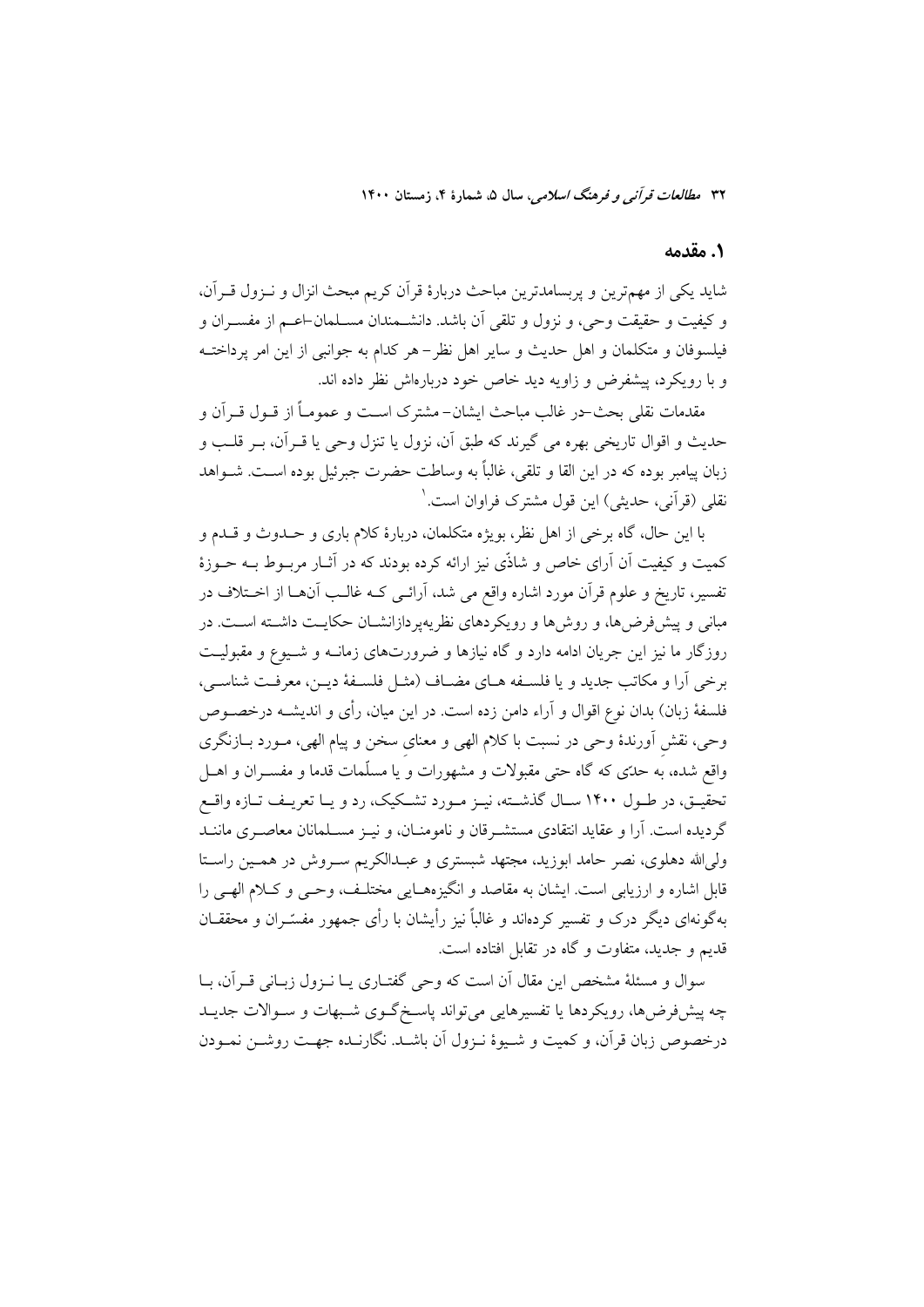وجوهی از این سوال و پاسخ آن، به تأمل و بررسی اجمالی ابعــاد و مباحــث مقولــهٔ نــزول و تنزل زبانی قرآن می یردازد، و گمان دارد که با دقتی دوباره و چندجانبـه بــه معـانی، مراتـب، مسائل، ابعاد و وجوه متعدد نزول قرآن، بسـیاری از شـبهات و دغدغـههـا و بـدگمانیهـا را رفع مي كند و يا زمينهٔ أن را فراهم مي سازد، شبهاتي كه احياناً موجب اخـتلاف نظـر و ارائــه آرای شاذٌ و غیرمدلّل شده است.

فرض نگارنده أن است كه صاحبان و طرفداران أراي شاذّ درخصوص معـاني و حقـايق وحبي گفتـاري و نــزول زبــاني تــأملات لازم و دقيقــي نداشــته و از ايــن دچــار خطــا يــا انحراف گشتهاند، یعنی غالباً در خصوص مباحث و مسائل مربوط به نزول و تنــزل وحــی و قــــرأن، و معــــاني و ابعـــاد و مراتــــب أن، پيشــــفرض يــــا درک و تفســــير روشــــن و همهجانبهاي نداشــته، و از ايــن رو در فهــم و تفســير وحــي، و ســازوكار و توصـيف دقيــق ساختمان (مكانيسم) آن، و نيز نسبت آن با صـاحب شـريعت، نبـي و جبرئيـل و مخاطبـان، دچار اشتباه یا انحراف شدهاند؛ و از این حیـث، در ضـمن عرضـه و بیـان مواضـع (و یـا در برداشت نهایی از مقدمات استقصا نشده) به ورطهٔ برخی بدگمانیها و لغزشهـای فکـری و تهافت فروشدهاند، لغـزشهـايي كـه هــم مــي توانــد در عوامــل درون.تنــي و شــيوهٔ درک و برداشت از متون و نصوص دینی ریشه داشته باشد، و هـم در عوامـل بـرونمتنــی از جملــه پیشفررضها و رویکردهای نامناسب فکری. بدگمانیها و تبعاتی مثل التقاط، تنـاقض، دوری از نصٌّ و سنت (يا مخالفت با آن)، تفسير به رأى، تأويل افراطي و… را مي توان از عمدهٔ ايــن اشتباهات تفسیری به شمار آورد که البته مجال اندک حاضـر تـاب شـرح همـه ایــن مــوارد را ندارد، و نگارنده، عجالتاً فقط به برخی مباحث، ابعاد و مراتبی از مبحث نزول زبانی قــرآن —که بیش تر جنبهٔ نظری دارد– توجه کرده و مخاطبان خود را به تأمل دوباره و هماره به ایــن موارد خوانده است.

درباره موضوع نزول و تنزل زباني قرآن، أثار تحقيقي مستقل و مفصلي وجود نــدارد، امــا در ضمن تفاسیر و کتابهای علوم قرآنی مطالبی ذکر شده است که به آنها اشاره نمی شــود، در این میان، این کتابها و مقالات، برای برخی از مباحث مربوط به مقال حاضر، بـه عنـوان منبع يا پيشينهٔ بحث قابل ذكر است: *زبان قرآن* از مســعود فراســتخواه، *تحليــل زبــان قــران و* ر*وش شناسی فهم آن* از محمدباقرسعیدی روشن، *راز متن* از عبــدالله نصــری، *زبــان دیــن و* قرآن از ابوالفضل ساجدی، *متدولوژی علوم قرآنی* از ابراهیم فتح|لهی و *منطق تفسیر قــرآن* از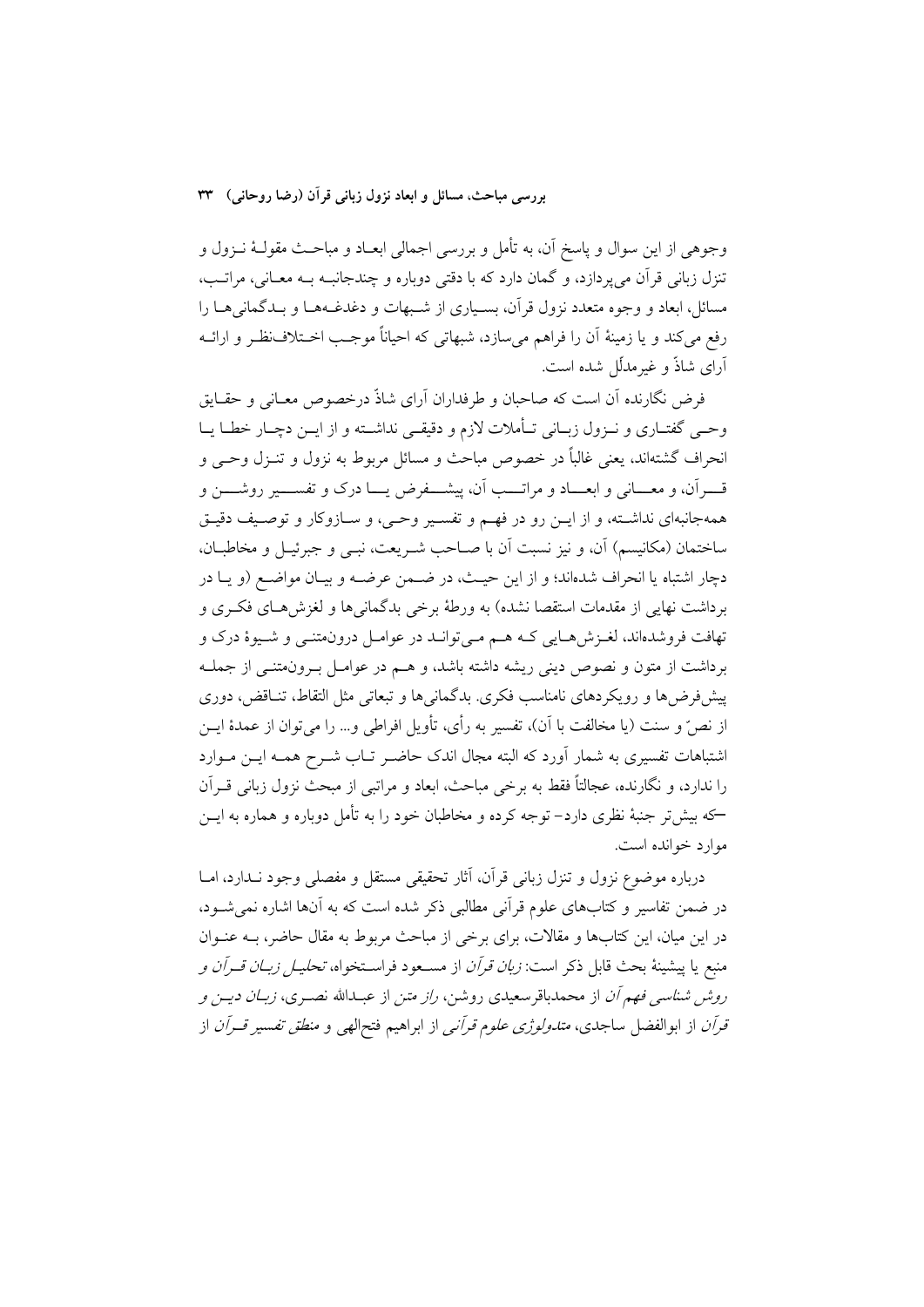رضایی اصفهانی؛ و مقالات متعددی که در مجلات علمـی یـا مجـلات قرآنـی دربـاره ایـن موضوع نگاشته شده که از میان آنها شاید ایــن مــوارد ربــط بیشــتری داشــته باشــند: «شــیوهٔ بيان قرآني» (محمد هادي معرفت، كوثر، بهـار و تابسـتان ١٣٨٠، ش ١ و طـرح بحـث زبـان خاص و رعایت فهم عامــه و اقنــاع خاصــه در قــراَن)، «زبانشناســي ديــن در نگــاه الميــزان» (محمــد جــواد عنــايتي، پژوهشــهاي قرآنــي، ش ۹و ۱۰، ۱۳۷۵)، «زبــان قــراّن از منظــر علامــه طباطبــايي» (محمــد حســن قــدردان قراملكــي، قبســات، شـــماره ۲۵، ۱۳۸۱) (سيسـتماتيكبـودن زبـان قـراًن و عـدم اكتفـا بـه قواعـد ادبـي و عرفـي در زبـان قـراًن، چندساحتي بودن زبان قر آن) همچنين اين مقالات: «چگونگي وحي نبوت از ديــدگاه قــر آن و روایات» (علی ربانی گلپایگانی، کلام اسلامی، س ۲۱، ش ۲، تابستان ۹۱)، «بررسبی کیفیت .<br>نوول لفظهي و معنسوي قسران از منظير رواييات» (رضيا مسودب و حميدرضيا يونسيي، حديثيۋوهي، پاييز و زمستان ٩٠)، «قرأن و نظريــه كلامــي عبــارت» (غلامحســين اعرابــي، انديشه نوين دينـي، ش ١٣، تابسـتان ٨٧، «وحـي قرأنـي و وحـي بيـاني» (احمـد عابـدي، انديشه، ش ١٣، تابستان ٨٧)، «وحيانيت الفاظ قر آن» (شوكت على محمــدي، صـحيفه مبـين، ش ٣٥ و ٣٤، پياييز و زمستان ٨٣)، «زبيان شناسبي شيناختي و مطالعيات قرآنسي» (عليرضيا قائمی نیا، ذهن، ش ۳۰، تابستان ۸۶)، «ویژگیها و مولفههای زبانی قرآن کریم» (مستنصـرمیر، ترجمه و تـاليف: ابوالفضـل حـري، زيباشـناخت، ش ١۶)، «راههـاي شـناخت زيـان قـر أن» (محمدباقر سعیدی روشن، گلستان قرآن، ش ۱۶۶، دی ۸۲)، که در این آثار گاه بـه مباحـث مورد عنايت در اين مقاله پرداخته شده اما اختصاصاً و به طور مفصل به همه مبـاني، معــاني، مباحث و ابعاد مختلف نزول و تنزل زبانی توجه نشده و احیاناً به طرح و نقدِ نظـر برخــی از صاحب نظران اكتفا شده است.

## ٢. تقرير بحث (تقرير ادعا، و اشاره به ادله و شواهد)

در ابتدا مناسب اسـت كـه تقريـري كوتـاه از موضـوع، فـرضهـا و پيشـفرضهـاي بحـث ارائه شود، و سپس ادلهٔ نظری دیگر در مباحثی مستقل تشریح گردد:

اولاً نگارنده اين فرض يا درستتـر بگــوييم نظريــهٔ معــروف و مقبــول و مــورد اجمــاع را می پذیرد که قرآن کریم کلام و پیام و کتاب حضرت حق است که بـه وسـاطت و پـا گـاه بی واسطهٔ جبرئیل به زبان عربی(مبین) نازل شده و تنزّل یافته و در نهایـت بــه قلـب و عقــل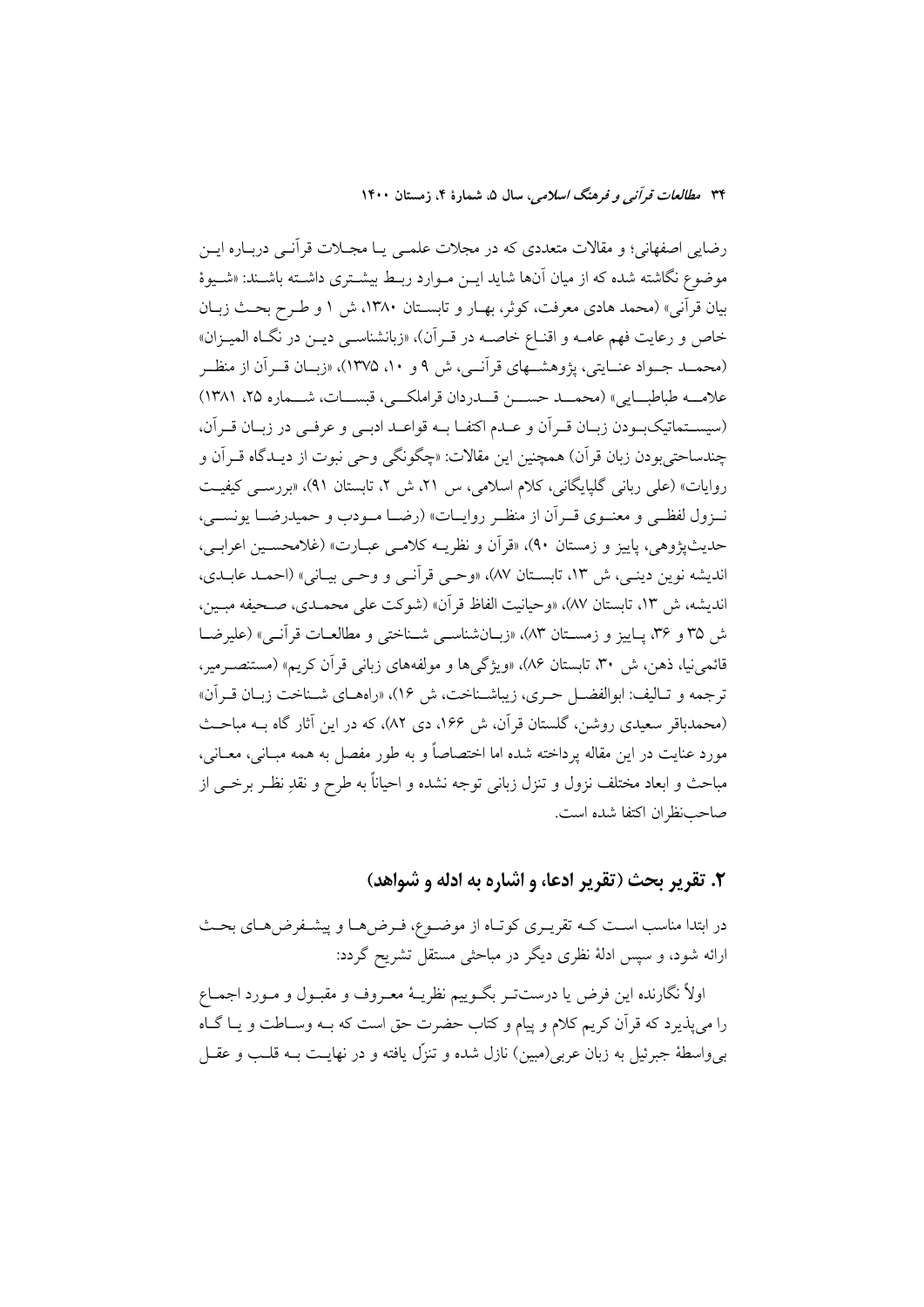حضـرت رسـول (ص) و از زبـان اَن حضـرت بــه گــوش مخاطبـان هــمروزگــار نــزول رسیده است، و حضرت رسالت (ص) فقط مأمور به ابلاغ و اعلام ماانزل الله بوده و دخــل و تصرفی در الفاظ وحی نکردهاند.<sup>۲</sup> فرضی کـه عــلاوه بــر شــواهد نقلــی از ادلــهٔ عقلــی نیــز برخوردار است. نگارنده هنوز نظریهٔ سمعی شنیداری وحی را، علی رغم نیازی که بــه تبیــین و تحليل پيوستهٔ عقلي و نقلي دارد، در قياس با همـهٔ فرضـيات رقيـب –کــه برخــي جديــداً عرضه یا بازپروری شده-برای جواب به سوالات، شکوک و شبهات مربوطـه، مناســبتـر و رساتر تشخیص می دهد.

ثانیاً فرض یا ادعا اَن است که خداوند رحمان، پیام والای خود را هم بــه ضــرورتـهــا و اولويتهاي حکيمانهٔ الهي و اسماني، و هم به نيازها و درخواستهاي بشري نــازل کــرده و فرو فرستاده است، و در هر دوی این دلایل، مقاصد و اغراض هدایتی و سـعادتی را در نظـر داشته است، فرضی که لازم است در هر تحلیل همه جانبه از مقولهٔ وحی قرآنــی موردتوجــه قرار گېرد.

ثالثاً در این نزول و تنزیل، بعضی پیـامهــای والا کــه مــافوق ادراک آدمیــان (آن دوره یــا تمام اعصار) بوده، به زبان و بیانهایی درآمده و تنزّل یافته که با تواناییهای ادراکی و علمــی أدميان مناسبت داشته باشد، و از اين حيث، وحـي و كـلام أســماني و الهـي، بــه درجــات و معانی و سطوح مختلف، رنگ زمینی و انسانی به خود گرفته و «نازل» شده است. به عبــارت دیگر، در انزال وحی، تدبیرات و محاسبات، و مقدمات و وسـایطی دخیـل شـده اسـت کـه بتواند آن پیامها را به شایستگی به انواع مخاطبان عام و خاص برساند.

رابعاً در این نزول و تنزیل، غیر از واسطههای مجرّد (مثل فرشــتهٔ امـین وحـی)، وســایل غیر مجرَّد (مادی و زمینی) مثل «زبان»(لسان)، «زبان عربی» و امکانات اّن نیز بــه نوبــهٔ خــود، بستر و برنامه و مقدمهای ضروری به شمار آمده که بتواند واسطهٔ این فـیض و انـزال الهـی و ابلاغ نبوی (ص) قرار گیرد، و از این حیث، زبان (عربی) شأن و مقام استقلالی ندارد.

خامساً هم مراد خالق و صاحب شریعت از نزول قرآن، و هم نیازهـا، شــرایط، حــوادث، درخواستها و سوالها و… ایجاب می کرده است که کلام و جواب الهبی سحتبی المقــدور – روشن، مبین و مبیّن، و درخور و مناسب بــا آن مــوارد و شــرایط باشــد. طبــق ایــن فــرض، خداوند در ابلاغ وحي، زباني را برگزيده كه قاعدتاً مورد فهم و درک و تداول مخاطبــانش – از رسول گرامی و مردم عادی –باشد تا قصد از سخن و ابلاغ (که ایجاد ارتبـاط بـین خـالق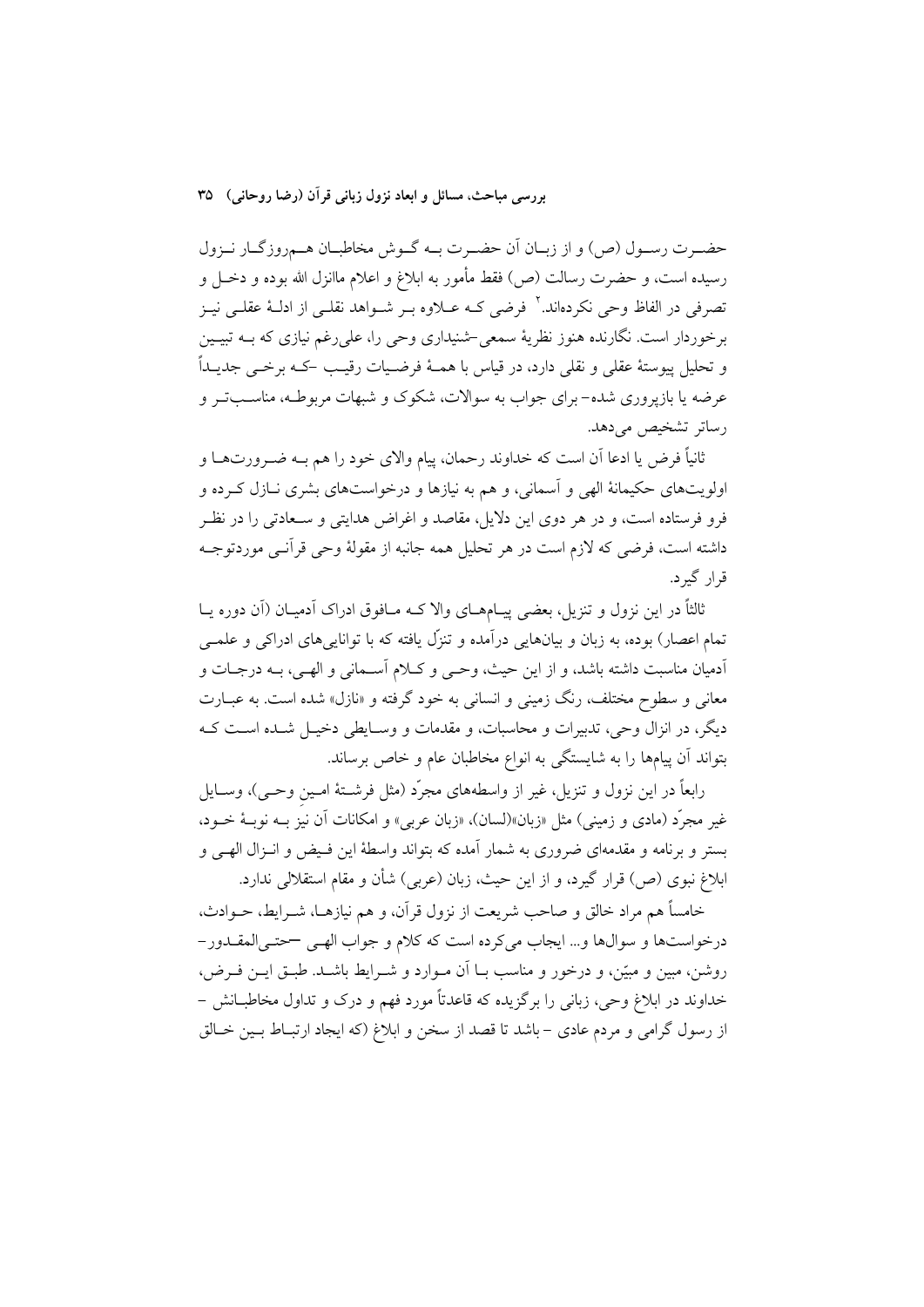۳۶ مطالعات قرآن<sub>می</sub> و فرهنگ *اسلامی*، سال ۵، شمارهٔ ۴، زمستان ۱۴۰۰

و خلق، و دعوت به فهم و فكر و تدبر، و در نهايت قبول و ايمان و عمــل باشــد)، مختــلٌ و مخدوش نگردد؛ لذا از تمام امکانات و عناصر زبانی (أواها، واژگان، صرف و نحــو) و حتــی شگردهای غیر زبانی (منظور شگردهای ادبی و زیباشناختی و…) استفاده شده تـا آن کـلام و پیام، هم حتیالمقدور قابل فهم و مناسب و مأنوس با درک مخاطب (چه خاص و چه عــام... در مراتب مختلف آن) باشد، و هم از عمق و معانی باطنی و الهی اش دور نیفتد.

توضیح آنکه، همچنانکه بارها در قرآن کریم و روایات معصومین اشـاره شــده، حقیقــت قرآن و كلام و پيام حق عند الله (أَفَلَا يَتَدَبَّرُونَ الْقُرْآنَ وَلَوْكَانَ مِنْ عِنْــدِ غَيْــر اللَّــهِ لَوَجَــدُوا فِيــه ِ اخْتِلَافًا كَثِيرًا: نساء/ ٨٢) و در لوح محفوظ (بروج ٢١ و ٢٢) است، اين لوح محفــوظ، همــان لوح علم و اراده و مشبت کامله و شاملهٔ حق تعالی است که به قدر خـاص و در شـب قــدر نزول کرده، اما به علل و عوامل مختلف درونـی و بیرونـی، و بــه تناسـب نیازهـا، محمـل و موقعیت، زمینهها و بافت مکان<sub>ی</sub> و زمان<sub>ی</sub> و فرهنگی و…، و نیز دیگر نیازها و دلایل مخـاطبی و محتوایی، لازم و مقتضی بـوده کـه بـرای ابـلاغ مناسـب آن، وسـایط و وسـایلی مناسـب انتخاب شود، در نتیجه صاحب کتاب اراده کرده است که پیامهایش را به قالب زبـان فصـیح عربی تنزّل دهد تا هم در درجهٔ نخست برای مخاطبان عصر نــزول (وَکَــذَلِکَ أَوْحَیْنَــا إِلَیْــکَ قُوانًا عَرَبيًّا لِتُنْذِرَ أُمَّ الْقُرَى وَمَنْ حَوْلَهَا وَتُنْذِرَ يَوْمَ الْجَمْعِ لَا رَيْبَ فِيهِ: شــورى/ ٧؛ و: ما أرْسَلْنَا مِــن رَّسُول إلاَّ بلِسَان قَوْمِهِ لِيُبَيِّنَ لَهُمْ: إبراهيم/ ۴) و هم در درجه و نوبت بعــد، همــهٔ اهــل زبــان و مردم جهان قابل تلقّی، و فهم و تفسیر باشد، همچنانکه برای روندِ انجام تفکّــر و تعقّــل نیــز لازم است که اَدمی به وسیلهٔ زبان و در خودِ زبان اندیشه کند.<sup>۳</sup>

به عبارت ديگر، لازمهٔ اين كار كه جنبهٔ ابلاغي و وجههٔ پيامرساني و هدف هـدايتي دارد، اّن است که برای تفهیم و تفاهم صحیح و مناسب، از زبان<sub>ی</sub> روشن و مفهــوم اســتفاده شــود، ٔ یعنی بدون زبانی روشن، که باید وسیله و واسطهٔ مناسبی برای هر نــوع ارتبــاط در گــرفتن و فرستادن (تلقی و انتقال) پیام باشد، به درستی و روشـنی نمـیتوان پیـامی را بــه مخاطـب ابلاغ کرد و از او انتظار فهم و تدبر و تعقل، و در نهایت ایمان و عمل هم داشت.

مأموريت پيامبر (ص) نيز كه هم مخاطب اصلي و اوليه، و هم واســطهٔ ابــلاغ ايــن وحــي الهی-قرآنی است، اقتضا داشت که حتیالمقدور، پیام حضرت بـاری را در ابتـدا بــه روشــنی تمام تلقی کند، تا در مرحلهٔ بعد بتواند آن را به روشنی و کمال، و به قوت و اطمینـان اعــلام و ابلاغ کند. همچنین برای مخاطب نیز لازم بود که لفظ و معنــا و مفــاهیم و دلالات پیــام —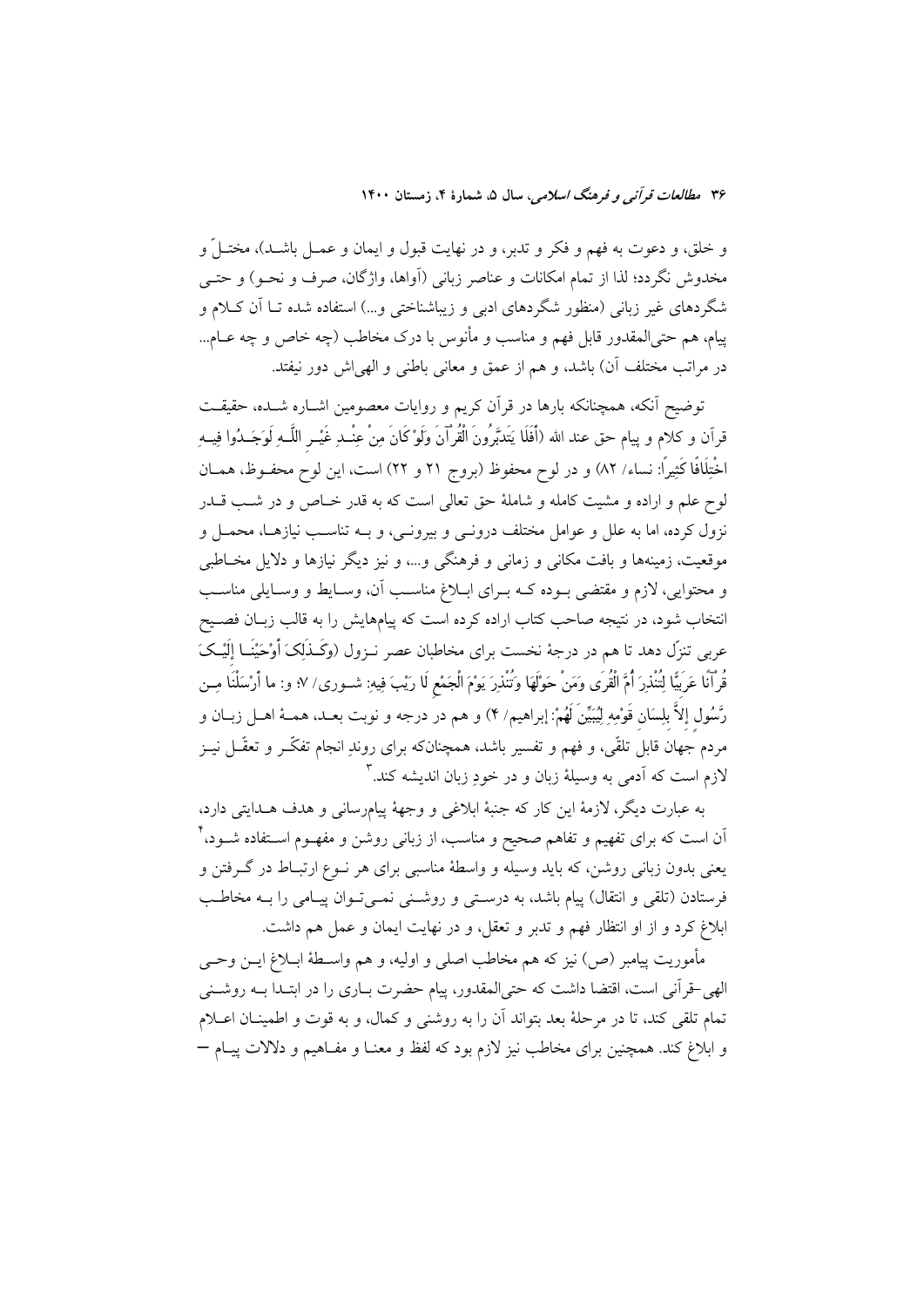اجمالاً یا تفصیلاً– روشن باشد،<sup>۵</sup> و البته در موارد اجمال و اختصار که بــه اقتضــای زبــان یــا درجهٔ فهم مخاطب یا عوامل دیگر پیش مے آیـد، و خـود ممکــن اسـت بــه ابهــام و ســوال بينجامد نيز بايد راه پرسش و پاسخ نيـز بــه وســيلهٔ همــين وســايط (زبــان، پيــامآور، مبلــغ و مخاطب خاص) ممکن و میسور باشد.

برای این فرضها یا پیشفرضهای پیشگفته —علاوه بر ادلهٔ نظری و عقلی کـه در دنبالـهٔ مقال به برخی از آنها می پردازیم– شواهد نقلی، یعنی شواهد و ادلّه دروندینی و درونمتنــی نیز فراوان است که به علّت مجـال کــم مقـال بــه چنــد مــورد اشــاره و یــا بــه ذکــر نشــانی بسنده می کنیم و مخاطب را برای موارد بیشتر، به منابع اصلی (قـراَن، تفاسـیر و کتـابهـای علوم قرآني) و منابع ذكر شده در بخش مقدمه ارجاع مي دهيم. همچنـين پـيش از اشــاره بــه شواهد و نمونهها، اشاره به این نکته ضروری است که نگارنده توجه دارد که بحث حاضیر، دو سوی دروندینی و بروندینی دارد و ذکر شواهد دروندینی نیز برای مقدمه ورود به دفـاع تبازه و هرمنبوتيكي و تفسيرمدار از نظريــه وحــي ســمعي-گفتــاري كــه وجهــي عقلــي و برونديني دارد، لازم مي نمايد.

آیات زیادی در قرآن به تنزیل آن از جانب خداوند اشاره دارند، <sup>۷</sup> در آیات بیشتری نیز ب انزال قرآن اشاره می شود،<sup>۸</sup> در این دسـته از آیــات، گــاه تقســیمېنــدی نیــز صــورت گرفتــه (آلءمران/۷) و به بحث لسان و لسان عربی مبین و (لسان قوم) و سایر نکـات هـم اشــارات مهم و یا مکرّری صورت گرفته که در غالب آنها، اشاره یا تصرح بــه انــزال و تنزیــل زبــانی قرآن مشاهده می شود، هرچند کل قرآن نیز خود شاهد عینی و سمعی و موجود این نــزول و تنزیل زبان*ی* است.<sup>۹</sup>

موارد زیر نیز برخی شواهد و دلایـل مهـم و منتخـب درونمتنــی و مناسـبی اسـت کــه نشان مىدهد لحن يا لفظ يا محتوا و فضا و موقعيت و بافت و... آيات الهي نمىٍتواند شكل زبانی نداشته باشد، البته بحث و بررسی تک تک موارد زیر و شواهد دیگر، هرچند ضـروری و در جای خود سودمند است و ابعاد و جوانب مختلف درون،متنی در تنـزل زبـانی قـرآن را تبیین و تشریح میکند، اما به علت وجود منابع و کمی مجال فقط به ذکر نشانی برخی اَیــات مهم و مربوطه بسنده می شود:

سوره انعبام آييات شيمارة ۵۰، ۵۴، ۵۲، ۵۵، ۶۵، ۱۰۴–۱۰۶، ۱۱۴، ۱۵۱؛ يبونس ۱۵–۱۷، ۳۸، ۵۷؛ هود ۱۳؛ بوسـف ۱۰۸–۱۰۹، ۱۱۱؛ رعـد ۳۷؛ حجـر ۲۱؛ نحـل ۴۳–۴۴، ۶۴، ۸۹، ۱۰۱–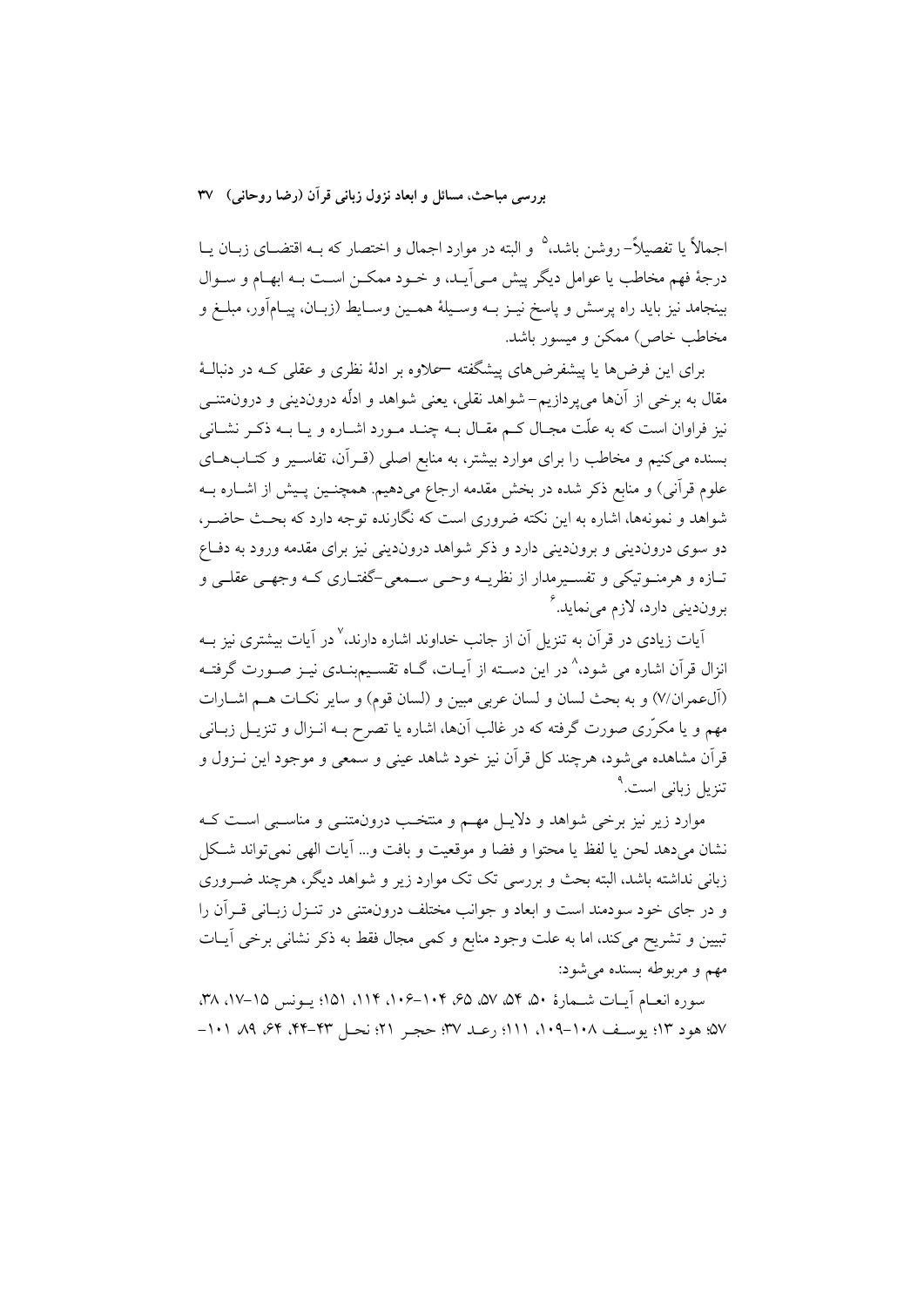۱۰۵؛ اسراء ۹، ۳۹، ۹۳، ۱۰۵–۱۰۶؛ کهف ۱، ۶؛ طه ۳، ۱۱۳–۱۱۲، حج ۸، ۲۴؛ مومنــون ۱۰۰؛ نور ١٢، ١٨؛ فرقان ٢–۶؛ ٣٢؛ عنكبوت ٣٨، ٥١؛ لقمان ع، ١۴، ٢٠–٢١؛ احـزاب ٧٠؛ ســبأ ٢٢؛ ص ٢٩؛ زمر ٢٣؛ فصـلت ۴۴؛ دخـان ٥٨؛ قمـر ٣، ٣٢؛ واقعــه ٧٩-٨١؛ صـف ٧؛ تحـريم ٣؛ حاقــه ۴۰–۴۸؛ مزمــل ۴–۵، ۱۹–۲۰؛ مــدثر ۲۵، ۵۴، قیامــت ۱۷–۱۹؛ انســان ۲۹؛ عــبس ۱۲؛ تکویر ۲۵–۲۸؛ اعلی ۶–۷. <sup>۱۰</sup>

دربارهٔ یافتن شواهد درونهتنی از قرآن لازم به اشاره است کــه بــرای تحقیقــی جــامع و شواهدي تامّ، محقق فقط نبايد به بررسي واژگان نزول و انزال و عربي و… اکتفــا کنــد، بلکــه دقت همهجانبهٔ این موارد در قرآن کریم و واژهشناسی آنها نیز ضرورت دارد، چراکه از ایــن راه، ابعاد تازه و متنوعی از انزال و نزول آیات الهی بر مفسّـر روشــن خواهــد شــد. در یـک بررسی اجمالی به نظر میرسد که واژگان و تعابیر متعدّدی در ارتباط با نزول زبانی است کـه همگی میتوانند هم بر نزول زبانی تأکید کننـد و هــم تفســیری تــازه یــا تــأویلی مناســب از مجملات و ظواهر متن قرآن، در خصوص این بحث بگشایند؛ یعنی غیر از تعابیر و واژگـان لسان، عربی مبین، تنزل، تنزیل، انزال؛ دقت در واژههای قرآنی قول، تلاوت، قرائت، حـدیث، قصه، نبأ، سمع، ابلاغ، بيان، افترا، خبر، موعظه، دعوت، نطـق، كلمــه، كــلام، افـك، بهتــان» و معادلها و همریشههای آنها، و حتی حرف و واژگان سوگند نیز ضرورت دارد.

همچنین است آیات و تعابیر مربـوط بــه احکــام، اوامــر و نــواهی، ســوال و جــوابـهــا، حوادث و جنگها، استفتاها، قلَّها، قالها و قيلها (و همريشههای قول، مثل اقول و نقــول و لاتقولوا و يقولون و قالوا) و أيات مربوط به وصفٍ قول (قول بليغ، قول سديد و قـول لـين)؛ و نیز آپاتی که به امور روزمره و تاریخی یا اماکن و ازمنه خاص اشاره داشتند یـا مربـوط بــه پیشگوییها و خبرهای غیبی بودند؛ همچنین دعاها، وصایا، فریضهها، وعدهها، وعیـدها، و مباحث و آیات مربوط به قول و حدیث، مجادله، کتاب، کذب، حلف، مشاجره، قصه کــردن (قصصنا و نقص و قصص) و مطالب مربوط به تحريف كلام، بشارت و انذار، نصح و… نيـز همگی میتوانند ابعـاد متنـوع و متعـددی از ایــن نــزول و تنزیــل، و معــانی و مفــاهیم آن را روشن کنند و در نهایت بر ابعاد و مفاهیم متعدد نزول زبانی آیات تأکید ورزند.''

بحث دلایل و نشانههای تنزل زبانی قابل ردیابی در روایات معصومین (ع) که مفسـران قرآنند–نیز قابل توجه مستقل است که باز فقط به اشـاره ای کوتـاه بسـنده مـی شـود؛ بـرای نمونه، وجود روايات متعدد مبنى بر وجود مراتب متعدد معنايي در قرأن با تعبير ظهر و بطـن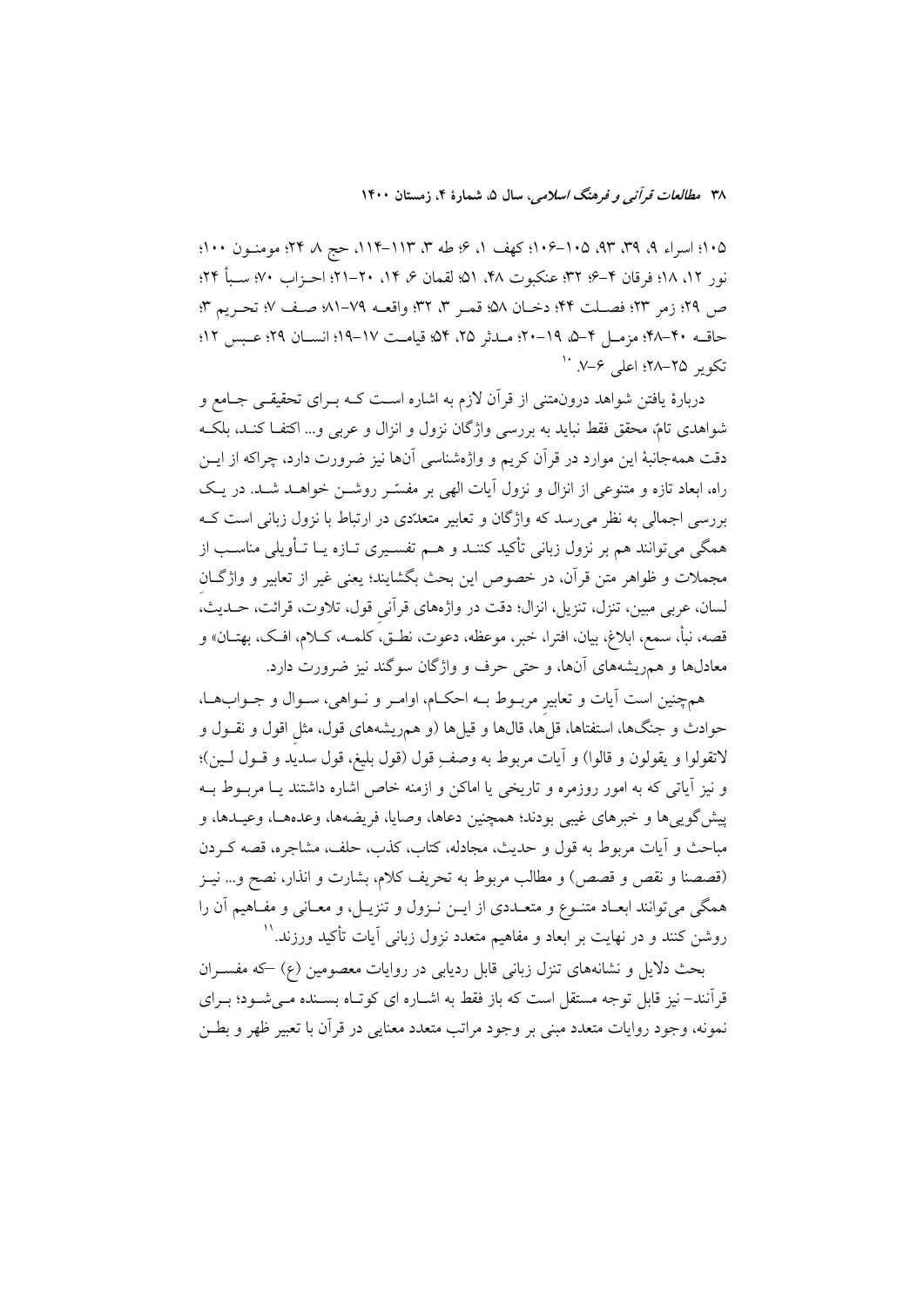(إن للقرآن بطنا، وللبطن بطـن ولـه ظهـر وللظهـر ظهـر (مجلسـي، ١۴٠٣، ج ٨٩ ص ٩٥) مي تواند مشير به هفت يا هفتاد درجــهٔ تنــزّل باشــد كــه قاعــدتاً، اهــل بطــن و بــاطنخوانــان (راسخان در علم) باید آنها را بخواننـد و کشـف و تفسـیر کننـد تـا هـم خـود بـه معـانی متعالی[ش نایل شوند و هم دست حقیقـتجویـان را در فهـم و تفسـیر بهتـر و درسـت تـر قرآن بگيرند. روايت مشهور «كتاب الله عز وجل علــي أربعــة أشــياء علــي العبــارة، والإشــارة، واللطائف. والحقائق. فالعبارة للعوام. والإشارة للخــواص واللطــائف للأوليــاء. والحقــائق للأنبيــاء» (همان، ۱۴۰۳، ج ۸۹ ص ۲۰) و روایتبی کـه بـه حمّـال ذو وجـوه بـودن قـر آن اشـاره دارد («رسولُ اللَّه صلى الله عليه و آله : القرآنُ ذو وُجوهٍ ، فَاحمِلُوهُ على أحسَن وُجوهِهِ؛ الإمــامُ علــيٌّ عليه السلام \_لِعَبدِ اللّه بن العبّاس لَمّا بَعَثَهُ لــلا: لا تُخاصِــمْهُم بــالقرآن ؛ فــإنَّ القــرآنَ حَمّــالٌ ذو وُجوهٍ تَقولُ و يَقولونَ، و لكنْ حاججْهُم (خاصِـمْهُم) بالسُّـنَّة ، فـإنَّهُم لـن يَجـدُوا عَنهـا مَحيصـاً (محمدی ری شهری، ۱۳۷۵، ج ۹، ص ۳۷۳) و یا سایر روایاتی که آیات را به سـنن و امثـال و فرائض و احكام تقسيم يا دستهبندي مي كند. («أنزل القرآن على سبعة أحــرف، لكــل حــرف منها ظهر وبطن، ولكل حرف حد ومطلع» (متقـَّى هنـدي، ١۴٠١، ج ٢، ص ٥٣) «أنـزل القـرآن على عشرة أحـرف: بشـير ونـذير وناسـخ ومنسـوخ وعظـة ومثـل ومحكـم ومتشـابه وحــلال وحرام»(همان، ج ٢، ص ١۶) «أن القرآن نزل أثلاثاً، فثلث فيناً، وثلث في عدوناً، وثلث فــرائض وأحكام. ولو أن آية نزلت في قوم ثم ماتوا اولئك ماتت الآية، إذا ما بقــي مــن القــرآن شـــئ. إن القرآن يجرى من أوله إلـي آخـره مــا قامــت الســماوات والأرض، فلكــل قــوم آيــة يتلونهــا — الخبر(نمازي، ١٣٨٥، ج ٨، ص ۴۵٨) «إن القرآن زاجر وآمر، يأمر بالجنــة، ويزجــر عــن النــار، وفيه محكم ومتشابه، فأما المحكم فيؤمن به ويعمل به ويدين بــه، وأمــا المتشــابه فيــؤمن بــه ولا يعمل به» (مجلسي، ١۴٠٣، ج ٨٩ ص ٨١) «اعلموا أن القرآن أربعة أرباع : ربع فينا أهل البيــت ، وربع قصص وأمثال ، وربع فضائل وإنــذار وربــع أحكــام ، والله أنــزل فــي علــي كــرائم القــرآن» (همان، ۱۴۰۳، ج ۳۵، ص۳۵۶)

این روایات هم می تواند حاکی از تنزل زبانی و یا زبان خاص قرآن باشند، و هــم اینکـه مخاطب را دعوت کند که به ظاهر آیات بسنده نکند و دربـارهٔ غــرض از ایــن نــوع آیــات و تقسیمات گفته شده بیندیشد و بکوشد که دربارهٔ هریک تفسیر درستی ارائه کند.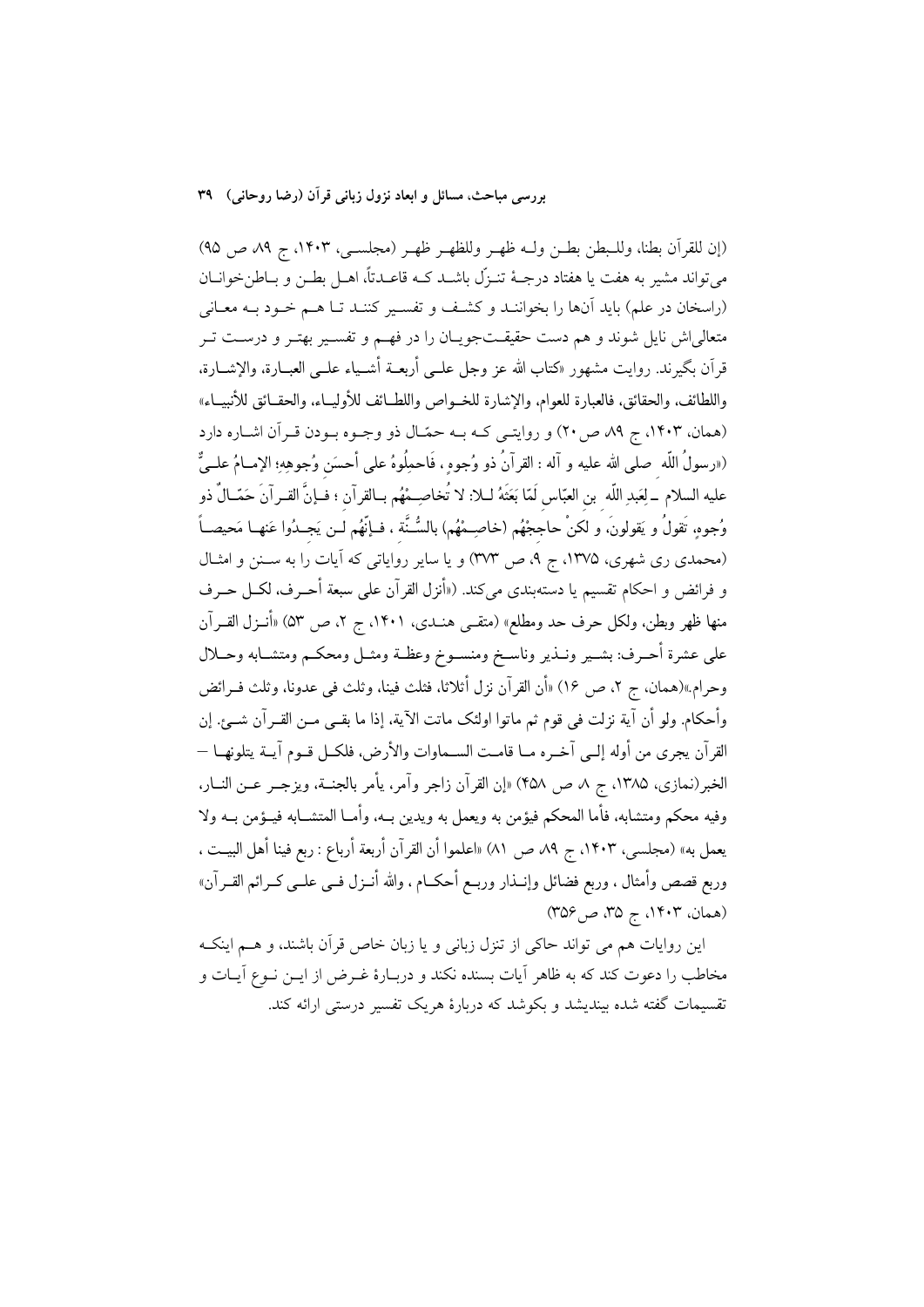باری —چنانکه گفتیم– غالباً به علت عدم توجه کافی به مفاهیم و معانی و ابعــاد نــزول و تنزل زباني، از أيات الهي و شيوهٔ وحي سوءِ فهم و سوءِ تفسير ۖ صورت گرفته کــه بــا دقــت لازم در این معانی، بسیاری از این بدگمانیها و سوالات و شبهات میتوانند پاسخ مناسب و روزآمدی پیدا کنند.'' در بخش بعد، به اهمّ مباحث و ادلّهٔ نظری این موضوع، در حدّ اشــاره و در مجال مقاله مي پردازيم:

### ۰۳ مباحث و مسائل، و معانی و ابعاد نزول و تنزل زبانی

مطابق نصّی که در دست است و به دلایل مختلف درونهتنی و برونهتنـی، قـرآن کـریم بـه زبان عربی مبین نازل شده است، لذا بیِمناسبت نیست که با توجه به مراتب و معـانیِ «زبــان» و ابعاد و كاركردهاي آن، دقت و بحث شود كه ابعاد و معانى و مراتب «نزول و تنـزل قـرأن» از ناحیهٔ حضرت حق (مقام فرسـتنده و اینکــه چــه چیــزی از قــراَن و در قــراَن و بــا قــراَن نازل شده)، و از حيث متن (يعني نزول و تنزل قرآن به زبان و بــه زبــان عربــي) و از حيــث مخاطب (و مخاطبان عرب زبان) چیست؟

میدانیم که زبان، غالباً وسیلهٔ ارتباط و انتقال معنا و پیام معرفی می شـود کـه دلالـتهـای قراردادی و بینالاذهانی دارد که فیالمجموع از ســه عنصــر آواهــا، واژگــان، صــرف و نحــو تشكيل شده است. در عين حال زبان(ها) گاه توسط كاربرانش، نقش هاي غير زباني، ازجملـه ادبی و عاطفی و زیباشناسـی نیـز ِ مـی.پــذیرد کــه ایــن مطلـب از ســاحت زبــان عربــی نیــز بهدور نیست. (درباره تعریف زبان و معنـای معنـای عـام و خـاص آن، ر.ک: نجفـی، ۱۳۷۶. ص ٣٣ از قول مارتينه؛ بورشه و اشنايدر، ١٣٧٧، ص ١؛ و نقشها و تفاوتهاي نظـام زبـان و ادبیات و گونههای مختلف آن، رک: نجفی، همـان، ۳۵؛ فتـوحی، ۱۳۹۰، ص ۷۰-۷۱؛ حق شسناس، ١٣٧٠، ص ١۴؛ و ولک، ١٣٧٣، ص ١۴؛ صفوي، ١٣٩١، ٣٠-٣۴ و ٥٧-۶٣.) یگانه انگاشتن انواع زبان، و عدم توجه به وجوه و معانی و نسبتهای زبـان عـادی بـا زبـان غیرعادی، و زبان ویژهٔ قرآن و خصایص آن، و نیز تفاوتها و تشابهات زبان قـرآن بــا زبــان عادی بشری، و در نهایت، عدم توجه کافی به وجوه و بواطن و سطوح و معانی مختلـف در حيطهٔ زبان قرآن و بررسي تنوع و ابعاد زباني آن مي تواند موجب اشتباه يا بدفهمي منكـران و مشککان گردد.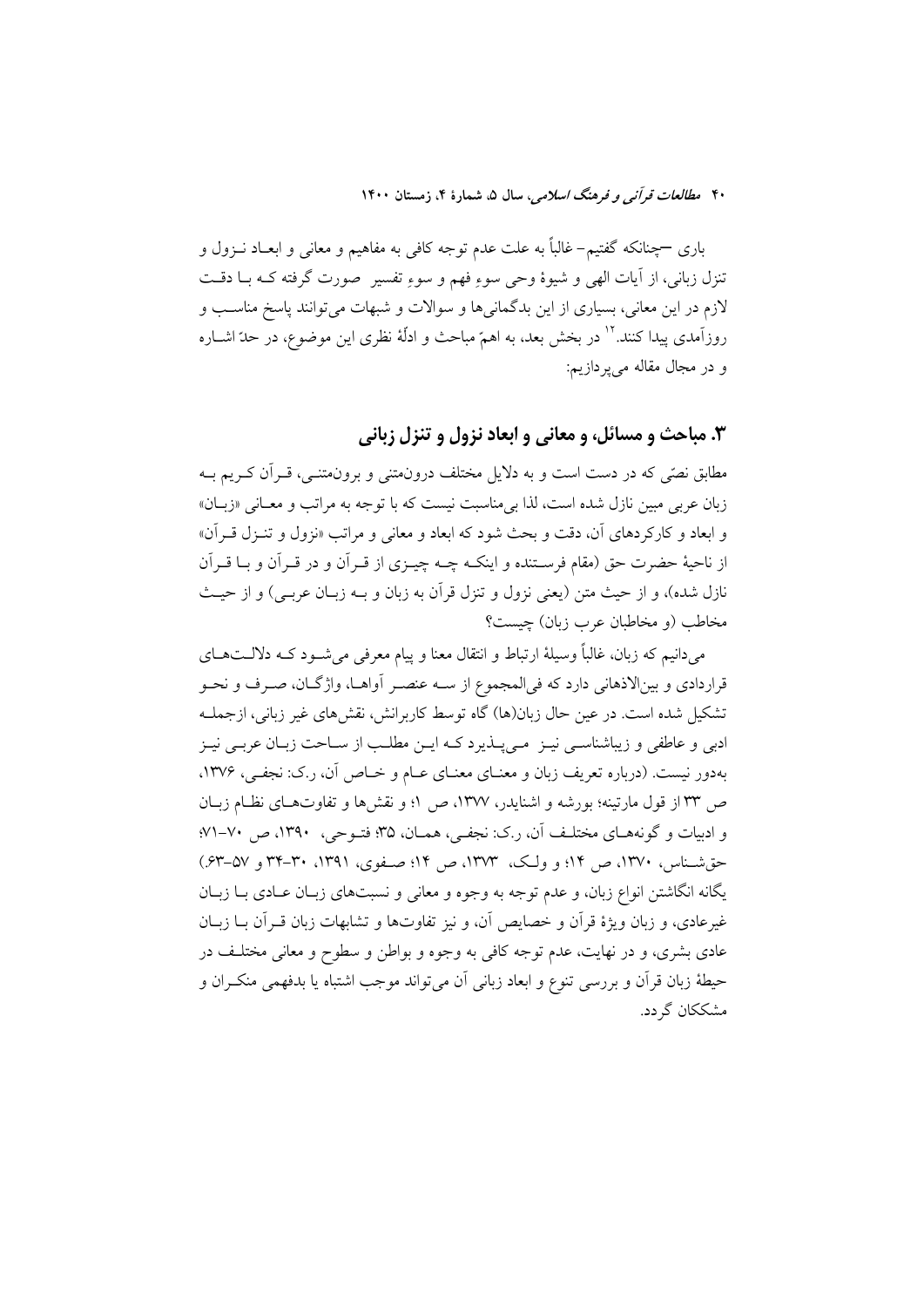بررسی مباحث، مسائل و ابعاد نزول زبانی قرآن (رضا روحانی) ۴۱

در دنبالهٔ مقال، برای تقریر بهتر بحث، مباحث و ابعاد مختلف مربــوط بــه نــزول و تنــزل زباني قرأن، به اجمال، و تحت چند عنوان اصلي و فرعي مورد بحث و تحليل قرار مي گيرد:

# ۱.۳ مباحث و مسائل مربوط به نزول و تنزَّل قرآن

دربارهٔ نزول و تنزِّل قرآن مباحث و مسائل بسیار زیادی قابل طرح و بررســی اســت، امــا بــاز باتوجهبه عنوان بحث و ضيق مجال، فقط به چند موضوع و عنوان اصلي و برخـبي ســوالات و فرضیات مربوطه اشاره میشود؛ در ایـن بخـش رویکـرد و تقسـیمېنـدی هرمنـوتیکی و معناشناختی از نگاه و نگرش نگارنده به دور نبوده است:

۱.۱.۳ نزول و تنزل قرآن در نسبت با خداوند (از حیث فرستنده)

طبـق عقيـدۀ غالـب اهــل تفســير و علــوم قــراَن، قــراَن كــريم از ناحيــۀ حضــرت حــق بــر رسولاکرم(ص) نازل شده است. این موضوع در متن قـراَن بـه صـراحت ذکـر شـده، و بـه معانی و الفاظ مختلف، دربارهٔ کتابهـای آسـمانی هـم یـادآوری شـده اسـت کـه البتـه در هر مورد، شاید حاوی معنا و مقصودی خاص نیز باشد. توجه به مفاهیم «زبان» و نقـشهـای مختلف آن و دشواری تفکیک زبان عادی از زبان غیر عادی، دشواری کار را آشکار، و لـزوم دقّت و تفكّر روشمند دربارهٔ الفـاظ و اشــارات و معــاني بــاطني قــر أن را ايجــاب مــي كنــد؛ همچنین اندیشه قبول باطن و تأویل برای آیات قرآنی که ریشه در نصـوص دینـی و عقایــد كلامي دارد؛ و نيز وجود يا قبول نظريات متعدد و متنوع معناشناسانه و تأويلي (ســمانتيكي و هرمنوتيكي و...) كه در ميان نظريهيردازان فكر و فلسفه (از روزگــار قــديـم تــا دورهٔ معاصـر) طرفدار دارد، همگی، تأمل و تفکر همیشگی و روشمند درخصوص الفاظ و معانی قرآنـی را لازم مے شمارد.

خوشبختانه به علت وجود آثاري كه برخي در بخش مقدمه معرفي شد و اشاراتي كــه در بخش تقریر آمد، لزومی به تکرار منقولات نصوص نیست، اما اشاره و توجـه بـه مباحـث و مسـائل، يـا نكـات و سـوالاتي كـه ذيـلاً بيـان مـي شـود، از مباحـث نظـري و ضـرورياي بهنظر میرسد که در این بخش، فقط به طرح اهمّ آنها جهت دقتها و بررسیهای اهل نظـر اكتفا مى شود: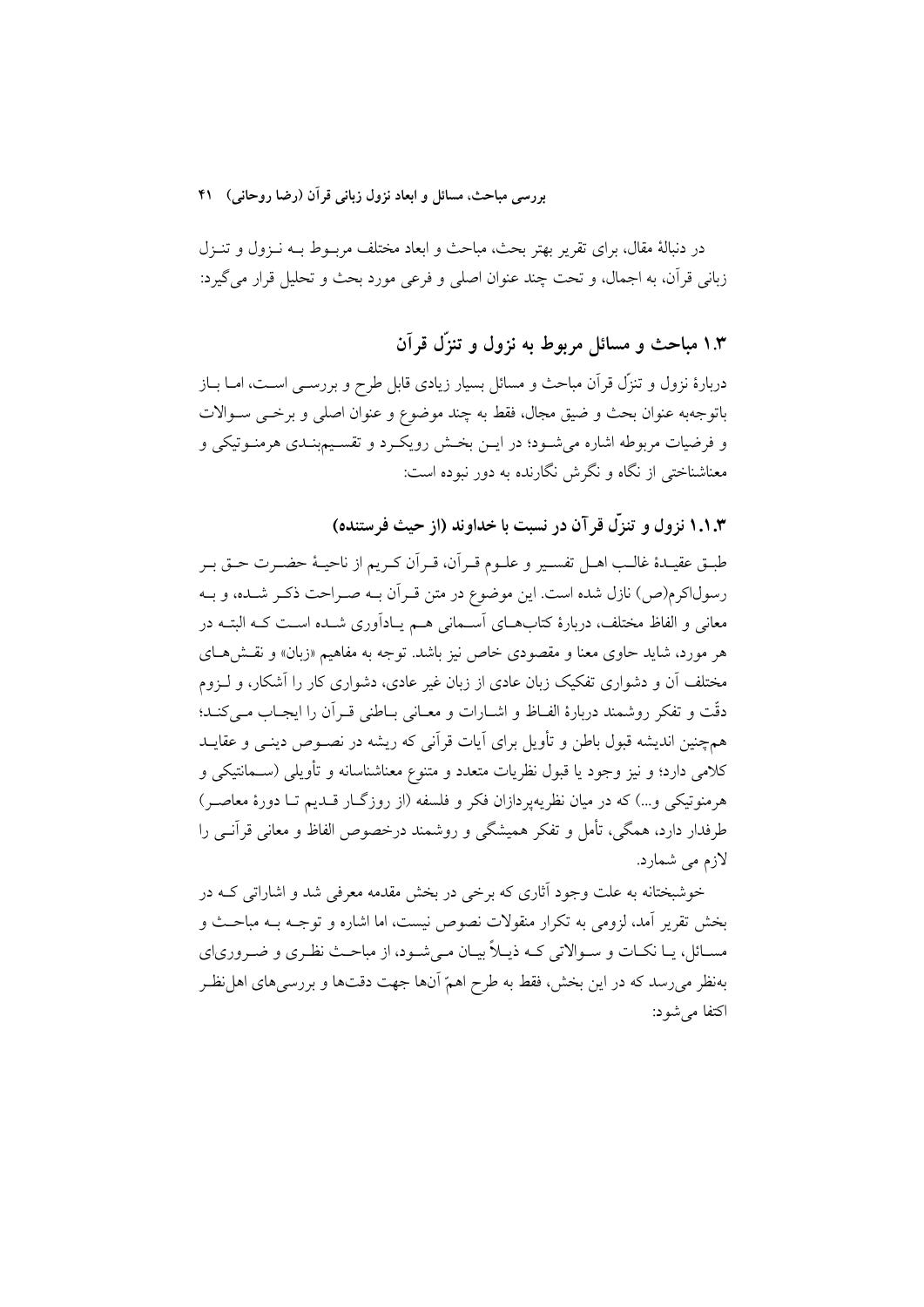اولاً در قرآن كريم درباره نزول و تنزيل قرآن از ناحيهٔ حــق تعــالي، بــه الفــاظ مختلـف و مکرّری برمیخوریم که هریک می تواند به جــوانبی از معــانی نــزول قــراّن در نســبت اّن بــا فرستنده (و گوینده) اشاره داشته باشد. یعنی لازم به اندیشیدن است که ایــن کتــاب از ســوی چه وجودي نازل شده و اوصاف و اسماء او چيست، و توانيايي او در خليق زبيان و نحبوهٔ پیامرسانی دقیق و درست تا چه اندازه است؟ به تعبیر دیگر، باید پرسید و اندیشـید کــه نــوع معرفت یا پیشفرض و اعتقاد ما به حضرت باری، (از علم مطلـق و نامحـدودش در نسـبت با زبان و امکاناتش و انسان و نیازهایش، و قدرت بی پایانش در کفایت امور) چــه کمکــی در فهم كيفيت و حقيقت قرآن، و نزول و تنزَّل سخن ً مي كنـد؟ و اينكــه در صــورت نقــص يــا اشتباه در شناختِ خداوندِ عالم و قادر که خود خالق و نـازل کننـدهٔ قـرأن (و زبـان) اسـت، ممکن است چه مشکلات و یا شبهات ادراکی و معرفتی امکان ظهور بیابد.

ثانياً درباره نزول و تنزيل قرآن مي توان يا بايسته است به ايــن ســوال انديشــيد و جــوابي درخور پيدا کرد که آيا مي توان به مراد فرستندۀ قرآن دسترسي يافت؟ <sup>١٣</sup> و در صورت قسول این فرض، تا چه اندازه و با چه روشها و رویکردهایی این کار ممکن و میسور میگردد؟

ثالثاً فلسفه و اهداف مختلف علمی –تربیتی و هدایتی این نیزول و تنبزک چیست؟ بعنبی فرستنده چه اهدافی از نزول و تنزّل داشته است؟ ( دایرهٔ اعتقاد و یـا عـدم اعتقــاد بــه چنــین اهدافی، موجب تفسیرها و پرداشتهای مختلفی از متن قرآن می شود.)

رابعاً آيا نزول يا تنزَّل قرآن، أن را از حقيقت الهي و متعالى و جنبهٔ يديالحقبي أن دور و منفصل كرده است يا نه؟

خامساً آيا امكان نداشته —يا ندارد–كه خداوند بدون نزول و تنزيــل كــلام، در صــورتِ کلامی و زبانی (سمعی–گفتاری)، پیامهایش را به پیامگیـران برسـاند؟ (بحـث دربـارهٔ اینکـه چه وسیلهای بهتر از زبان –و انواع آن: زبان عـادی و عرفـی و علمـی و تخـاطبی و ادبـی و عـاطفي و زيباشـناختي و..- بـراي پيــامرسـاني بــه مخاطـب ســميع و سـخنگـو وجــود داشته است) <sup>۱۴</sup>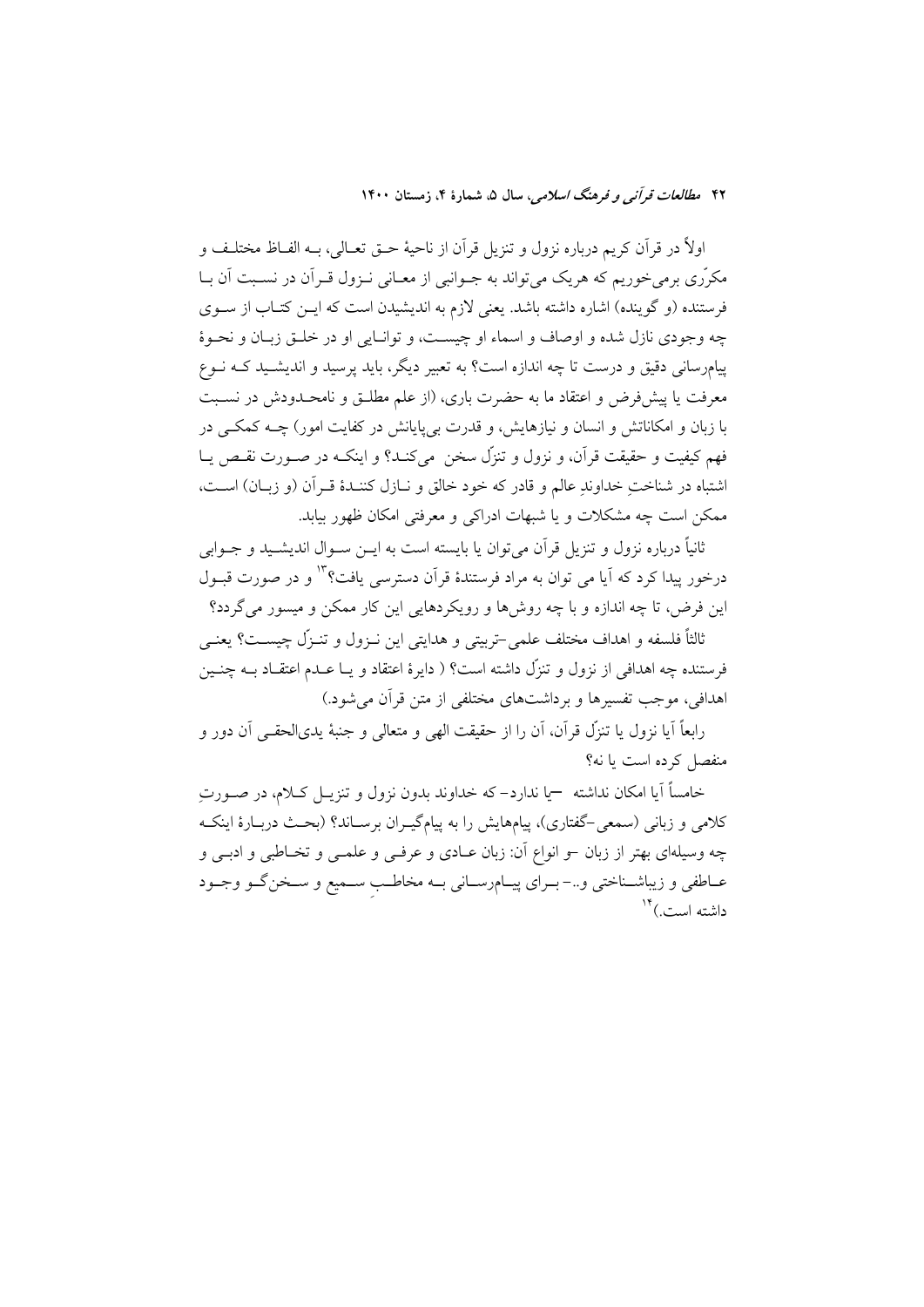بررسی مباحث، مسائل و ابعاد نزول زبانی قرآن (رضا روحانی) ۴۳

۲.۱.۳ نزول و تنزل قر آن در نسبت با متن (از حیث متن: زبان و زبان عربی)

در خصوص نزول یا تنزّل قرآن از حیث متن که به ساحت زبان و بــه ســاحت زبــان عربــی درآمده نیز، توجه به این نوع سوالات، نکات و فرضیات، مناسب و ضروری بهنظر میرسد:

اولاً آيا ضرورت نظام مفاهمه و ارتباط و اهــداف هــدايتي آن موجـب نشــده اســت كــه قرآن کریم به زبان عربی مبین نازل شود؟

ثانیاً لفظ انزال و نزول و ریشههای مختلف این دو واژه، کــه بــه تکــرار دربــاره قــرآن پــا کتابهای آسمانی به کار گرفته شده، چه معانی و مفاهیم گفته یا ناگفتهای در زبـان عربــی و در قرآن کریم دارد؟

ثالثاً چه چیزی «از» —و «در» و «با»–قرآن کریم نازل شده و تنزّل یافته اسـت، آیــا فقــط الفاظ قرآن نازل شده و نزول بافتهاند یا حقایق و معـانی آن نیـز -بـه درجـات و معـانی/ی-تنزل و یا تدنی بافتهاند؟

رابعاً آيا نزول قرآن به ساحت زبان، نمي تواند به معنى نزول در انواع ساحتهـاي زبـان، از جمله ساحتهای ارتباطی و ادبی و عاطفی باشد؟ و اگر باشد چه نتایجی در بر دارد؟

خامساً آیا با درآمدن آن حقیقت بزرگ و الهی در لباس لفظ و عبارت، بـهناچــار، برخــی خصايص و أفات اين جامه، از جمله تنگي و نارسايي أن (تنگي لفظ و عبارت در قبال معنــا و حقيقت و…) ناگزير نشده است؟ و اگر شده چگونه و تا چه اندازه و در چــه حــوزههــايي بو ده است؟

سادساً آيا نزول يا تنزيل قرآن به ساحت زبان (از ناحيهٔ خالق حکيم و توانا) بــا تـــدبيرات و تقدیرات لازم و مناسب، و با هنرمندی و شگردهای زبانی و ادبی لایقی صورت نیافته ک حتى المقدور از أفات و نارسايي هاى معمول زباني أن كاسته شود؟

سابعاً آيا نزول قرآن به ساحت زبان عربي (به علت و ضرورت نيــاز مخاطــب خــاص و مخاطب عام اوليه) —خود بهخود– موجب امتيازات و اقتضائات و يا مضـايقى نشـده اسـت. (لزوم توجه به مواردي كه به خصايص زبان و فرهنگ عربي و لسان قوم راجع مي شود.)

ثامناً آيا معاني واژگان و تعــابير زبــان عربــي در طــول زمــان تغييــر و تحــولات معنــايـي نداشته است؟ و آيا مفسر امروز، در فهم آيات قرآن و نزول و ظهور الفاظ آن، نبايد بـه انـواع این تحولات و تغییرات در حوزههای معنایی توجه کند؟<sup>۱۶</sup>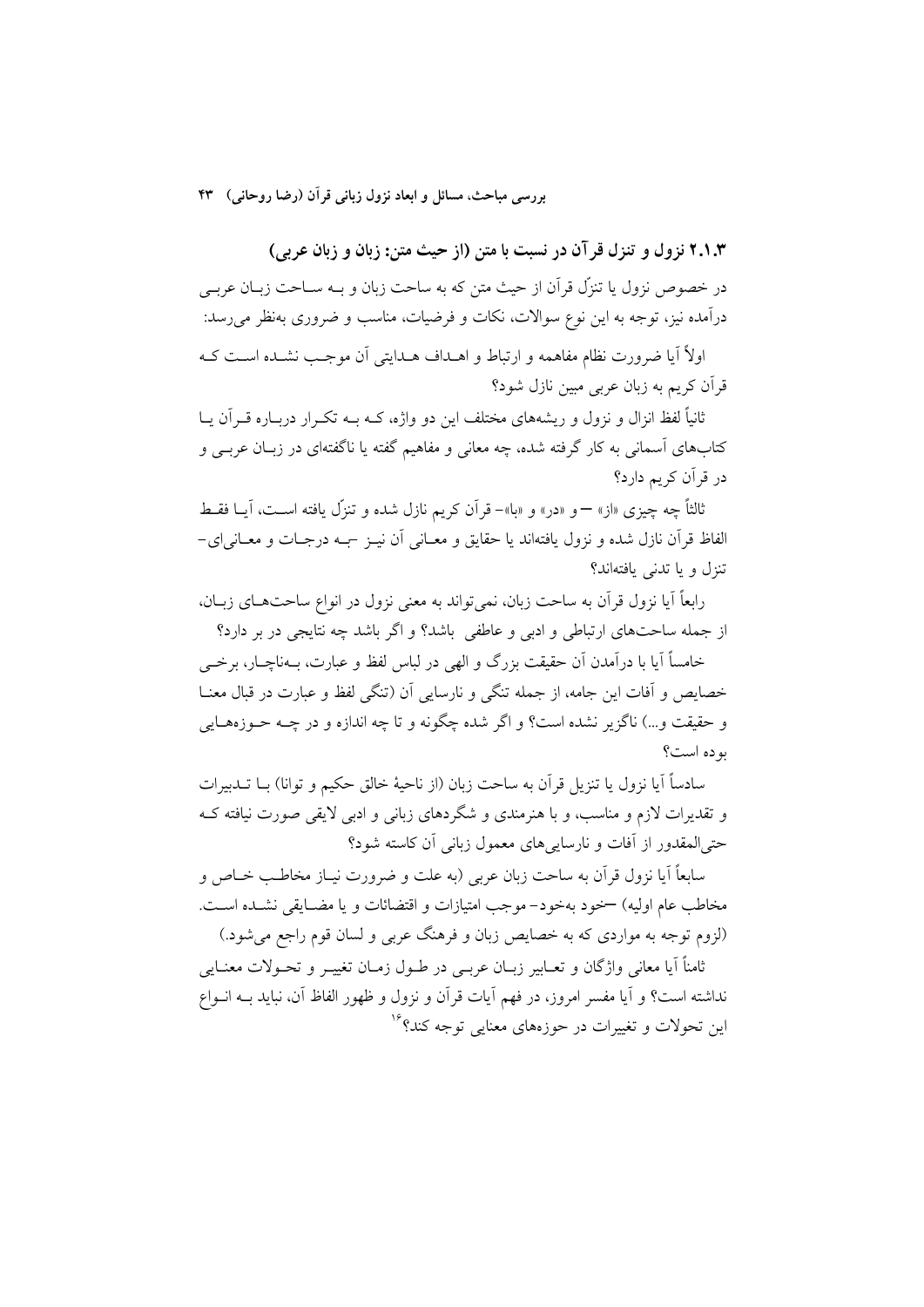پاسخ به هرکدام از این مسائل و مباحث نیز ابعاد تــازهای از مقولــهٔ زبــان قــراّن و وحـــی گفتاری را می گشاید که می تواند پاسخ گوی برخی ابهامات یا شبهات موجود یا مقدر باشد.

۳.۱.۳ نزول و تنزل قر آن در نسبت با مخاطبان (از حیث گیرنده)

قرآن کریم علاوه بر آنکه از ناحیهٔ حق تعالمی و به زبان عربی نازل شده است، از حیث تنــوع و تعدد زماني و مکاني، و نياز و شرايط معرفتي مخاطب نيز ويژگي هـايي دارد کــه در قالــب فرضیات یا مسائل و مباحثی قابل طرح و بحث و بررسی است:

اولاً نازل کنندهٔ قرآن، آن کتاب را بر چه کس یا کسانی و در چه یافت و موقعیتهبایی نازل کرده است؟ (لزوم بررسی نقش مخاطب در نزول قرآن، و بررسی تـأثیرات مخاطـب و بافت و زمینههای سخن در فهم و آفرینش معنا)

ثانياً آيا آيات قرآن عــلاوه بــر مخاطـب عــام، مخاطـب يــا مخاطبــان خــاص هــم دارد؟ (قبول انواع مخاطب، موجب قبول انواع آيات، از حيث سـطوح تنـزل و دلالـت، و فهـم و تفسیر می شود.) <sup>۱۶</sup>

ثالثا ًتوجه به این امر که حقیقت متعالی قرآن کـریم فقـط بــه ضــرورتـهــایی (از جملــه مخاطب عام و شرایط و نیازها و سوالات و ضروریات دیگر او) به ساحت زبان نــازل شــده و به جامهٔ الفاظ و عبارات درآمده، و یــا تــدابیر بشــری و مخاطــبـمحــور دیگــر هــم دارد؟ (قبول مخاطب خاص يعني پيـامبر (ص) و نقـش او در كـم و كيـف وحـي هـم مـيتوانـد بر جستگی و موضوعیت داشته باشد.)

رابعاً مخاطبشناسی به علت تنوع مخاطبان عام و خاص (نبی، فرشـته، جــن و انســان)، چه اندازه ضرورت دارد؟ (بررسی نقش و طیف و تنوع مخاطبان، در فهم و تفسـیر متعــدد و متكثَّر از قرآن، در اين باره ر.ك: مقالهٔ «بررسي مباني فرامتني چندمعنايي در قرآن»)

خامساً بررسی یا قبول این نکته که نزول و تنـزل قـراَن بـر مخاطبـان عـربزبـان، نبایــد بهگونهای باشد که برایشان قابل درک (اجمالی) باشد، و به نیازها و سوالاتشـان پاسـخ دهــد. (توجه به اینکه در صورت عدم پاسخگویی، نمیتواند ادّعای حجّیت، ابانـه و هـدایتگـری الهي داشته باشد.)<sup>۱۷</sup>

سادساً با توجه سطوح مختلف معرفتى مخاطبان عربزبان زمان نزول، قاعدتاً ســوالات و نیازها و درخواستهایشان نیز در یک سطح و میزان نبود، کم و کیف نزول و تنزیــل بــا ایــن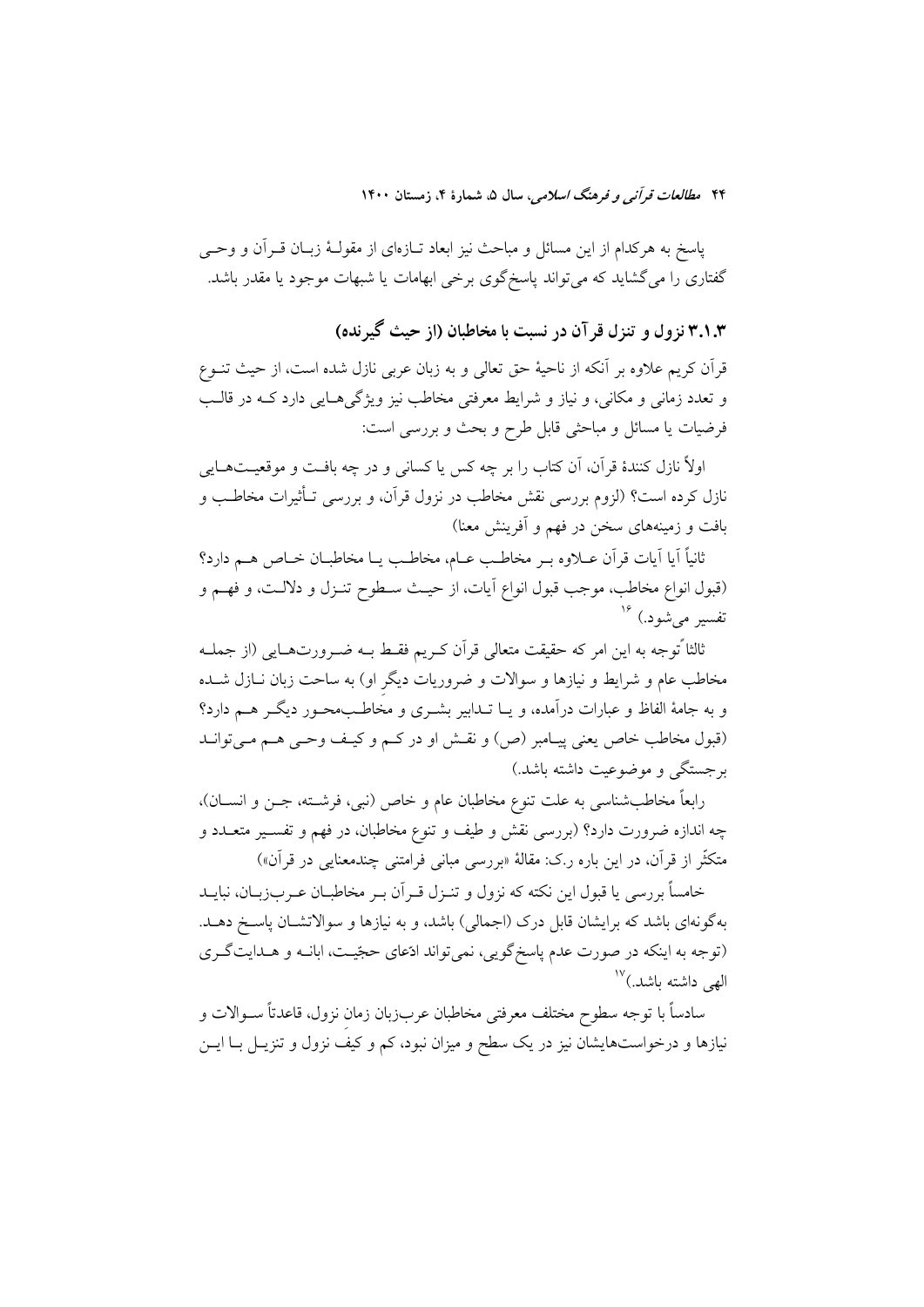بررسي مباحث، مسائل و ابعاد نزول زباني قرآن (رضا روحاني) ۴۵

سطوح مختلف ادراکی چه ملایمت و مناسـبتی دارد؟ (در صـورت تناسـب بـین نیازهـا و پاسـخهـا هريـک بـه فراخـور فهـم خـود پاسـخي لازم و تفسـيري مطـابق بـا فهـم خـود يبدا مي كند.)^``

سابعاً پیشفرضهای مخاطب یـا مفسـر (از جملــه پـیشفـرض او دربــارهٔ علــم حــق و عدمتناقض در قرأن و اهداف هدايتگر أن، و اعتقاد يا عدم اعتقاد شخص به جهاني بــودن، و جاودانگي يا اعجاز قرآن) در تفسير او چه نقشي دارد؟ (قبول يا عــدم قبــول هريــک از ايــن پیشفررها و اهداف و اعتقادات، موجب و موجد تفسیرهای خاصی میگردد.)<sup>۱۹</sup>

هم چنین ظرفیت و استعداد متن قرآن در تفسیر و تأویل از یک سو، و تاریخ ۱۴۰۰ سـالهٔ متون تفسیری با گرایش و مذاهب و رویکردها و رهیافتهـای مختلـف از ســوی دیگــر، و نظریات تازه در علم درک و دریافت و تفسیر متن کـه در روزگــار مــا بــه علــم هرمنوتیـک معروف شده، و رويكرد فهـم و تفسـير را مخاطـبِمحـور و همگـانى و همـهزمـانى كـرده ازسوی سوم، از ابعاد تازه مبحث نزول و تنزل زبانی قرآن برای مخاطبان است کـه هرچنــد مقال حاضر مجال پرداختن به این مباحث و سوالات را ندارد، اما برای مفسّر و نظریــهیــرداز مباحث وحی و قرآن و زبان آن، توجه به ایــن ســوالات و تأمــل دائمــی در آنهــا، و یــافتن جوابی منسجم و ساختارمند برای هـر یـک از ایـن مسـایل یـا مباحـث و نکـات ضـروری بەنظر مى رسد.

۲.۳ معانی و ابعاد مربوط به نزول و تنزَّل قرآن

دربـارهٔ معـاني و ابعـاد مختلـف مربـوط بـه نـزول و تنـزّل قرأنـي نيـز، مباحـث متعــددي قابلِ طرح است که باز از آن میان به طرح دو بحث اصلی اکتفا میشود:

۱.۲.۳ معانی و مفاهیم واژگانی و استنباطی مربوط به نزول و تنزل قرآن طبـق نـصرّ صـريح و مكـرّر قراّنـي و تأييـدات نقلـي ديگـر، أيـات قـراّن كـريم از سـوى ربّ العالمین برای هدایت انسانها نازل شده است و این نزول و تنزّل در لغـت بـه معنـی از بالا به پایین آمدن است (رک: مصـطفوی، ۱۳۶۸، ج ۱۲، ص ۸۶ و ۸۸) کـه در خصـوص کلام خداوند، این بلندی و پایینی و در نسبت فرستنده و گیرنده می تواند به معانی و مفـاهیم مختلفی باشد، و یا معانی متعددی از این تعبیر استنباط شود که به برخی اشاره می شود: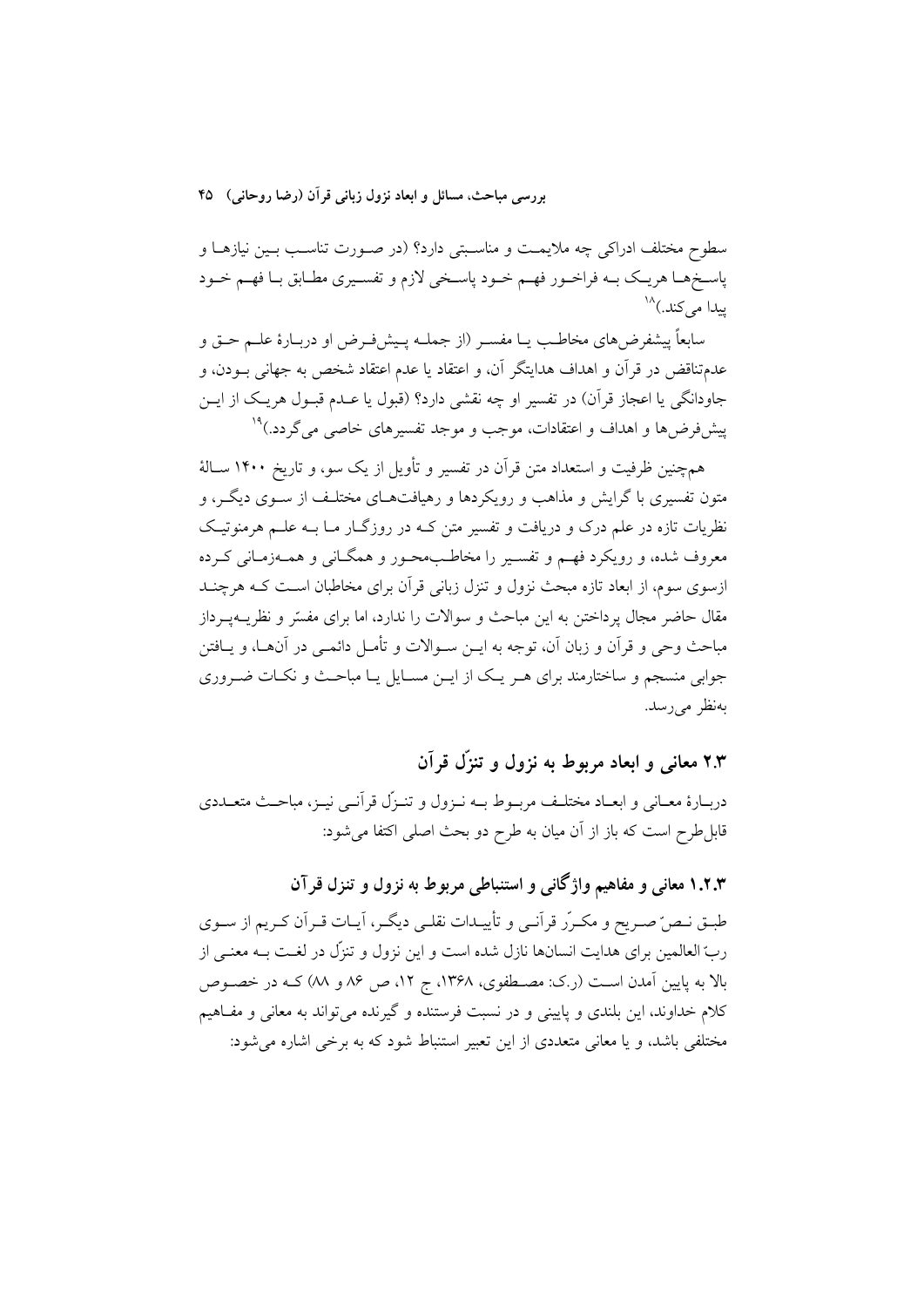یکی آنکه این نزول و تنزّل برای بشر، اشاره به بلندی مقام قــراَن، یعنــی کــلام و ســخن خداوند از حيث معاني و مسمّاها و بواطن قرأن، و درجه و عظمت وجودي و حقايق كـلام و پیام الهی، در قیاس با تدتنی و تنزّل و سطحی بودن کلام و سخن بشری باشد.

ديگر أنكه اشاره به بلندي مقام و موقعيت وجـودي فرسـتنده و كوتـاهي و كمـي مقـام گیرندهٔ کلام باشد، یعنی از ناحیه و مقام بلند الهـی بــرای هــدایت بشــر فروفرســتاده شــده و پایین آمده تا به دست کوتاه آدمی در روی زمین برسد.

سوم اَنکه اشاره به معان<sub>ی</sub> مختلف واژهٔ منصوص یا استنباطی واژهٔ «تنزیل» باشد کــه مــثلاً قـرآن كــه «تَنْزِيــلٌ مِـنْ رَبِّ الْعَـالَمِينِ» (الواقعـهْ/٨٠ و الحاقــه/٤٣) و «لَتَنْزِيــلُ رَبِّ الْعَـالَمِينِ» (الشعراء/١٩٢) است، به معنى تجلَّى خداوند در صورت الفاظ و معانى قرآنـى باشـد كـه بـه قــدر و قــد کو تــاه مخاطــب بشــري آن تنــزّل، يعنــي تجلــي کــرده اســت، همچنــانکــه بــر حضرت موسى (ع) (و طبـق روايـات بـر پيـامبر مـا ص و معصـومين ع) تجليـات كلامـي داشته است، و نیز روایاتی که قرآن را تجلی خداوند می دانند در همین باره قابـل اسـتفاده و استناد است.<sup>۲۰</sup>

چهارم آنکه تنزیل بـه معنـی ظهـور گفتـاری و نوشـتاری و در صـورت لفـظ و شـکل کتاب باشد، چراکه هر گونه از بیان و تجلبی و تبیـین، بـرای مخـاطبی کـه از حــق تعــالی و حقیقت متعالی و لدتنی سخن او بی خبر است، بهناچار بایــد متنــزّل (مســموع و مشــهود) و درعین حال مقیّد و محدود باشد، یعنی نزول یا فرود آمدن کلام مطلق و بی قید و بی شکل الهي، به شكل وحي گفتاري و نوشتاري و... است، و تنزّل كلام و پيام خالق، قاعدتاً متناسب با قوا و قدرت ادراکی انسانها (از سمع و بصر و عقل و قلـب) و بــه مراتـب و درجــات و سطوحي لازم بوده است.<sup>۲۱</sup>

۲.۲.۳ ابعاد معنایی نزول زبانی با تأکید بر تعبیر «لسان» و «لسان قوم»

در قرآن کریم واژگان و تعابیر متعددی برای رساندن مفهوم و معنای نزول و تنزل زبانی بیـان شده است، اما در اینجا، برای نمونه به یکی از ابعاد نزول و تنزل زبـانی قـراَن بـا تامـل در تعبير لسان قوم (وَ ما أَرْسَلْنا مِنْ رَسُول إلاَّ بلِسان قَوْمِهِ لِيُبَيِّنَ: ابراهيم/۵) توجه مىكنيم، چراكـه توضيح و بررسي اين تعبير نيز در فهم درجات و معاني نزول بـه زبـان عربـي (لسـان قــوم) مي تواند مفيد واقع شود.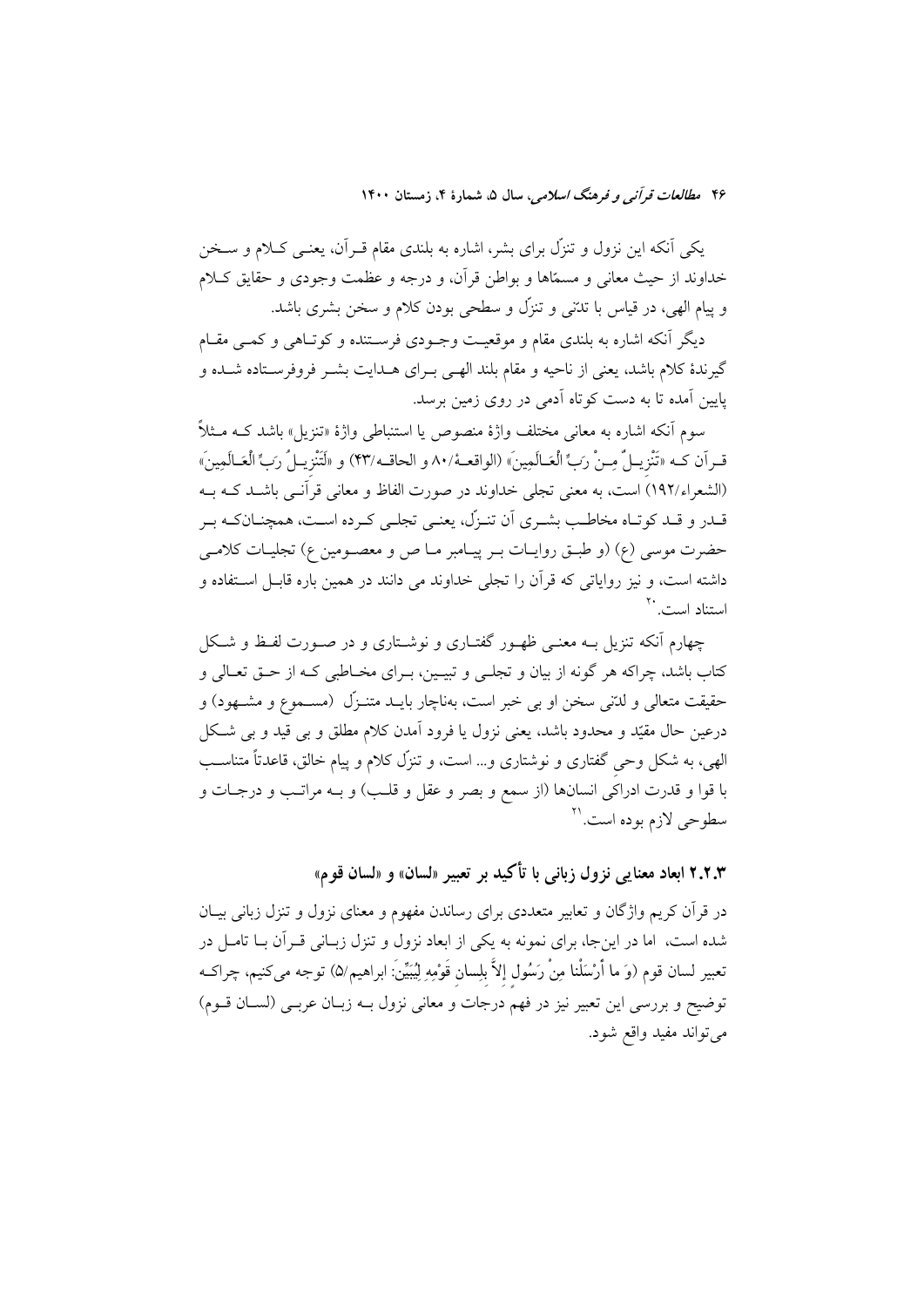درخصوص تنـزل زبـاني، مبحـث تنـزل بــه «لســان» قــوم (عربــى) يكــى از مباحــث قابل توجه است. دقت و تدبّر در معاني و ابعاد سه واژهٔ يا تعبير «نـزول»، «لســان» و «قــوم» و نيز تركيب «لسان قوم» مي تواند وجوه مختلف و احياناً تازەاي از زبان و ادبيات خاص قرآنسي را معرفي كند، و همزمان لـزوم توجــه عميــق و دقيــق در تعــابير قرأنــي را –بــراي دوري از تلقیات و ذهنیات و تفاسیر اشتباه– برای اهل نظر روشن سازد، عــلاوه بــر آنکــه در اشــارات مکرّر و متنوّع قرآنی به نزول و تنزیل و تنزّل، درس۵ا و حکمتهای آشکار و نهفتـه فــراوان دیگری نیز وجود دارد.<sup>۲۲</sup>

در موضوع نزول و تنزَّل به «لسان عربي مبين» و «لسان قوم»، توجه به نكــات تفســيري− تأويلي زير مهم و لازم مي نمايد:

اینکه لسان قوم و لسان عربی، مثل هر زبان دیگری از عناصر مختلف آوایـبی و واژگــانبی و صرفی و نحوی تشکیل شده است.

اين كه لسان، فقط صورت و وسـيله و واسـطهٔ نـاگزير در بيـان مفـاهيم و موضـوعات و پیامهای منزل وحی است و خـود بـه خـود نمـی توانـد اصـالت، موضـوعیت و تشـخص داشته ىاشد.

اینکه لسان در زبان و بیان و کاربرد متن و سیاق قرآنی و غیرقرآنی، معانی متعــدّدی دارد که در هر موضع، و با توجه به عناصر درونهتنی یا برونهتنـی مـیتوانـد مفهـوم یـا معنـایی خاص يا عامي بيابد كه لازم است در نسبت با مباحث ظاهر و بـاطن و جـرى و تطبيــق و...، در مباحث قرأن كريم، مورد مداقّه مجدّد و همهجانبه قرار گيرد.

اینکه در مبحث نزول و تنزّل، مفاهیم و ابعاد نازل کننده(منزل) و نازل شده (منـزَل: مـتن نازل شده) و قوم و مخاطبـان (اصـلي و فرعـي، مخاطبـان خـاص يـا عمـومي، و مخاطبـان بی واسطه و باواسطه) هم مورد نظر و بحث و بررسی دقیق قرار گیرد.

اینکه «لسان» در این تعبیر میتواند به معنی زبان عمومی و عرفی، و یا همان زبان عربے مردم در عصر نزول باشد.

اينكه لسان، مطابق نصوص قرآني –روايي، ابتدائاً و قاعدتاً بايد به زبان عربـي مبـين باشــد كه عربي بودن و ابانه (روشني و فصاحت) فصل و وصف اصلي اوست، يعنـي نمـي توانـد بهطور کلی مبهم یا رمزی یا سمبولیک فرض شود، چراکه هر کدام از این موارد می توانــد از ابانه و روشنی آن بکاهد و موجب اشکال در فهم و تفسیر گردد، یعنی زبان مـتن هــم بــرای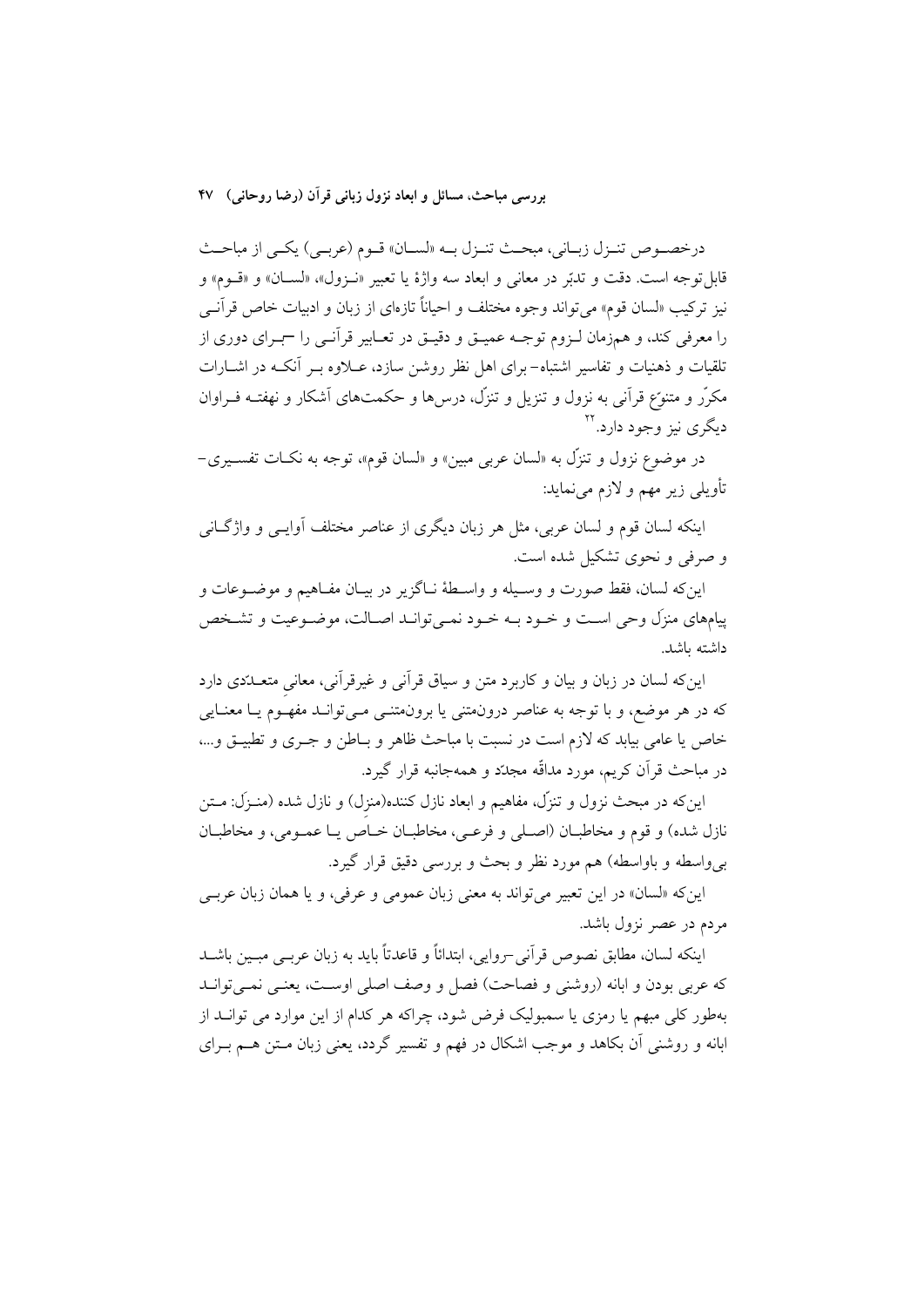پیامبر که مخاطب اولیه اوست باید روشن باشد و هم بـرای عمـوم مخاطبـان خـاص و عـام حاضر يا موردِ انتظار نبايد مبهم و غير بيّن باشد. اگر در زبـان و نحــوهٔ بيــان، شــئون و قــدر مخاطب رعایت نشود، نقض غرض پیش مـی]یـد و اهـداف هـدایتی و تربیتـی از نـزول، و حجّيت وحي محقّق نخواهد شد و در نتيجه، أيات از أيه و اعجاز خواهند افتاد. بــه عبــارت دیگر، رعایت زبان قومی که مخاطب قرآن است(چه عام یا خاص) ایجـاب مـیکنـد کـه در ساختار کلی کلام و پیام رمز و ابهام غالب نباشد، و مخاطبان اولیه و اصلی محتـاج مفسّــرانی از بیرون نباشند که در ابتدای نزول وجـود و حضـور نداشـته و احیانــاً در زمــانـی نــامعلوم و ناشناخته در آینده به وجود خواهند آمد.\*\* لذا دست کم غالـب مـواردی کــه بــرای هــدایت ۔<br>ادمی ضروری و اساسی بوده، مثل احکام و اعمال و عقاید اصـلی، بایــد وضــوح و روشــنی لازم را داشته باشند تا قانون تفهیم و تفاهم مختلٌ و مخدوش نگردد، از سـوی دیگـر، خــود متن و هم مخاطب اولیه یا مخاطبان خاصش هم بایــد قــادر باشــند کــه در مــواردِ دشــوار و متشابه و مجمل و باطنی و…، با تکیه بر آیات روشن و محکم، راهگشایی کنند و یاسخگوی مخاطبان عام و پرسش گران خود باشند.\*۲

اینکه نزول به لسان عربی یا لسان قوم نمیتواند و نبایــد بــا حــذف و طـرد امکانــات و استعدادات زبانی قوم باشد، این امکانــات زبــانی هــم در ســطوح خــاص زبــانی مثــل أوا و واژگان و دستور، و هم در سطوح عام زبانی، یعنی استفاده از بیان کنـایی و مثلـی و مجـازی و... جلوهگر می شود. استعداد خاص زبان عربی در انتقال معنی و واژهسازی و قانون اشتقاق و ترکیبات و چندمعنایی و فروق اللغه، و نیز در قبول آهنگ و وزن و سـجع، و در کنــارش بلاغت عام و خاص که در مبحث شگردها و شیوه های ادبی مورد توجه اسـت، همگــی در خدمت این نزول و در نهایت زبان خاص قرآنی قرار میگیرد، و هنر و اعجاز لفظی قــراَن را شکل میدهند، یعنی مفاهیم ارجمند در کنار مفاهیم روزمره در قالب زبان قوم تنزِّل مــیLیابــد و قالب ریزی میشود و جمع صورت با این معنی ژرف خود از اعجازهای اعجاب انگیــز و تحدِّي]ور قرأني است.

اینکه نزول به لسان عربی (یا لسان قوم)، اگر به معنی نزول در بستر فرهنگی قـوم، یعنـی بستر اَداب و رسوم و عقاید و اخلاق و زبان و ادبیات یک قوم باشد که خود زمینهٔ تفهـیم و تفاهم را فراهم می سازد، اشکالی نخواهد داشت، اما اگـر لســان عربــی یــا قــوم را در معنــی فرهنگ عربي و قوم و به معنى اشتباهات فرهنگي فهم و تفسير كنيم، هم با نـصرّ وحـي در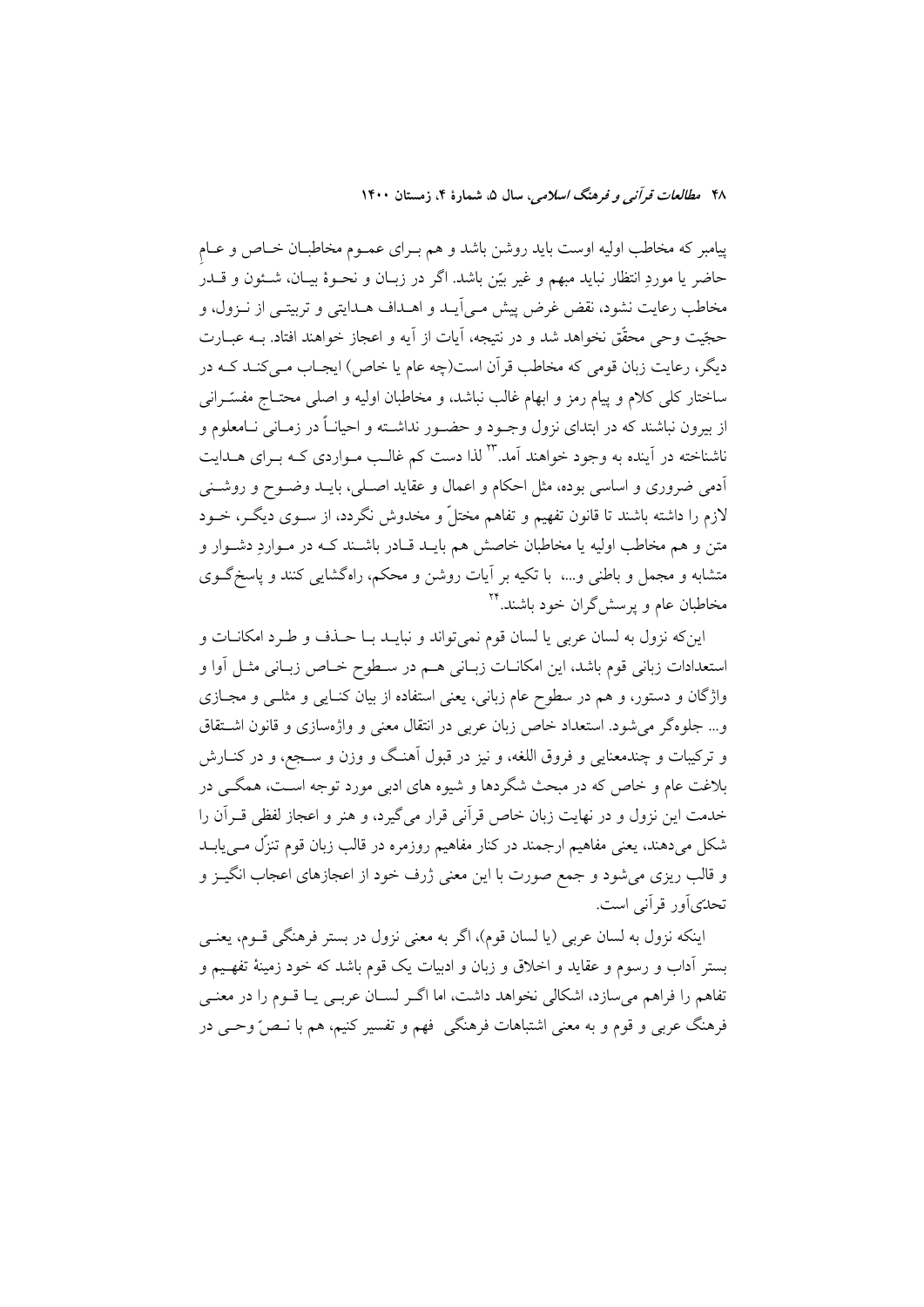حقانیت و اتقان و استحکام و روشنگری ناسازگار است و هم با اهداف وحـی و رسـالت در هدایت و اتمام حجّت تقابل می یابد، و هم با مباحث و مسائل کلامی اعتقـادی در عصــمت و صدق و هدایتگری نبی (ص) جور در نمیآید، و در نهایت در ایمان و اطمینـان مخاطـب مي تواند خدشة اساسي وارد كند.

همچنين حتى اگر تعبير فرستادن رسولان به «لسـان قـوم» و حضـرت رسـول بـه لسـان عربی را به معنی فرهنگ قوم هم معنا کنیم، توجه به فرهنگ و معانی ظاهری یا غیر ظـاهری و تاریخی واژگان و ترکیبات موجود در زبان عربی ضرورت می یابد، چرا که یکی از عناصـر حتمي هر فرهنگي، زبان و خصايص و معاني زباني آن فرهنگ است، بنابراين كساني كــه در استنباط از قرآن —يا ارائهٔ فرضيات شاذٌ و احياناً ساختارشكن، فقط بـه ظـاهر لفـظ و معنــاي اولیــه الفــاظ بســنده مــيكننــد از توجــه بــه زبــان فرهنگــي كــه گــاه چندســطحي و چندمعنایی است– دوری کردهاند و با این غفلت دانسته یا نادانستهٔ خود، که مخـالف اصـول فهم و تفسیر هرمنوتیکی است، گرفتار خطای در ادراک شدهاند.

در همین باره، دقت در این نکته مهم ضرورت دارد که قرآن کریم به اندازه نیاز و ســوال و زمینه و شرایط و ادراک… مخاطب فرود آمده و جنبهٔ یدیالخلقی هم دارد،°<sup>۲</sup> امـا بــرای آن که این نزول، موجب نزول یکبارهٔ معنا و تنزّل حقایق برتر و پدیالحقی و وجهاللهبی نشـود، در متن از تمهیدات مختلف زبانی-ادبی، به ویژه بیان مَثَلی و اســتعاری و مجــازی و کنــایی، در کنار تأویل پذیری و باطن ۖ داشتن و اجمال و متشابه... استفاده شده است.

به تعبیری «حقیقت بلنـد قـرأن أنفـدر نـازل شـده و نـازل شـده تـا بـه لسـان عـرب درآمده است، باشد که بتوانند آن را بفهمنـد و تعقّـل کننـد، وگرنــه در مرتبــهٔ والا و اســتوار خویش نزد خدا و گوهر برین آن ماورای این نزول و تنزیل است. چون سر و کـار خـدا بـا انسان مي افتد پس زبان انسان مي گشايد. آيات قر آن حقايق و معــاني فــرازين را بــا تعــابيري ملموس و زبانی مبیّن برای مردمان مخاطب خویش بیان و تبیین میکند و در سطح معرفت و عقول أنان با أنان سخن مي گويد و محيط و مختصات پيرامون و انـدازهٔ معلومـات أنــان را ملاحظه مے دارد.» (فراستخواه، ۱۳۷۵، ص۱۸)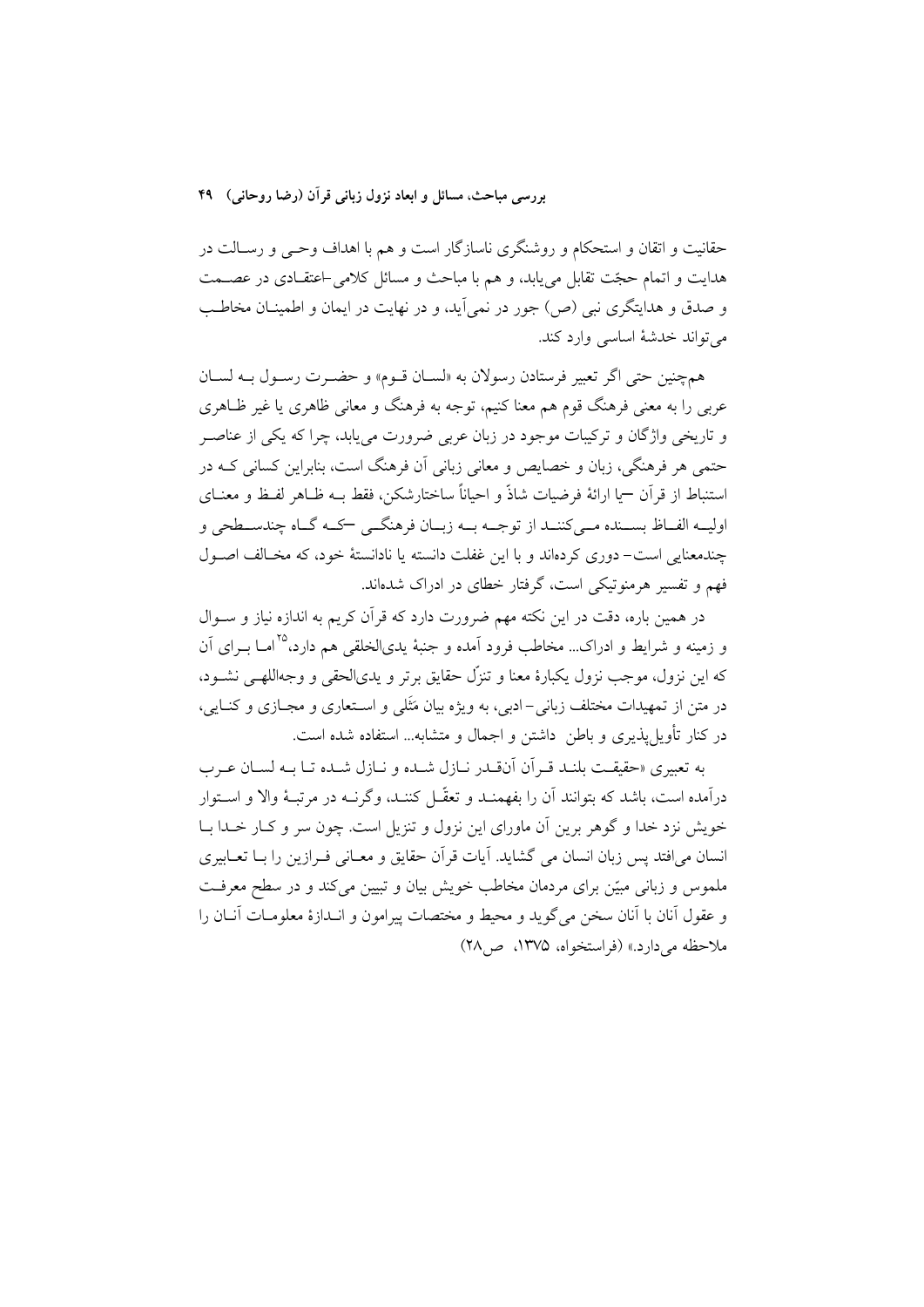## ۴. نتیجهگیری

در این مقال، قصد و موضوع سخن درآمد و دفاعی نظری از نظریهٔ نزول و تنزّل زبانی قــراَن و توجه و دعوت ویژه و هماره به معانی و ابعاد و مراتب تنزّل آن در ســاحتهــا و ســطوح زبان و زبان عربی بود، لذا نگارنده کوشید که نشان دهد در فهم زبان وحی، باید بـه جوانـب مختلف آن، مثل مسائل، مباحث مربوط به نزول و تنزيل زباني، ابعاد و معـاني متعـدد نظـري اّن توجه کافی و وافی صورت گیرد تا هم وحی شناسی منجر بـه فرضـیات شــاذٌ و اشــتباه و مخالف سنّت و سیره و نصوص نگردد، و هــم زمینــهای شــود تــا بتوانــد پاســخ ســوالات و شبهات موجود يا مفروض را عرضه بدارد.

در این راه از دو پارادایم و روش تفسیری و انتقادی به مبحث انزال و تنزّل زبــانی قــراَن پرداخته شد، و ضمن قبول این فرض که حقیقت قـرآن و پیـام الهـی در نــزد حــق و لــوح محفوظ است، تبيين يا تشريح شد كه ايــن نــزول و قــدر بــه قــدر و انــدازهٔ نيــاز و ســوال و درخواست، و نیز مشیت و حوادث، و بویژه به قدر و قامت زبان عربی و سرزمین عـربهـا و قلبالنبي و قدرالمخاطب و نيز ساير اقداري است كه آن را را تا حدودي مقيّد و منـزل و چندسطحی کرده است.

تازگی مقال حاضر و نتیجهٔ ایــن گفتــار دســت کــم از دو جهــت مــیتوانــد بــود: یکــی، یرداخت و تقریر تازه و دوباره شیوهٔ زبانی -بیانی قرآن و ذکر اهمیت بیـان، و بررســی آن در فهم ساختار و زبان وحی و معارف و حقایق مشهود و ظـاهری و نامشــهود و بـاطنی قــران؛ دوم، ياسخ دهي ضمني به فرضيات تازه در فهم و تبيين وحي، با طرح سـوالات و فرضـيات و دعوت به اندیشه در وجوه و ابعاد مختلف نزول زبانی، و توجه دادن مخاطبان و مفسّـران و نظریهپردازان وحی به این نکته که مطالعـهٔ روشـمند و چندجانبـه در سـاحتهـای زبـانی نزول و تنزِّل قرأن، هم ضروري است و هم اينکــه نظريــهٔ نــزول زبــاني همچنــان مــيتوانــد یاسخگوی اشکالات، شبهات و سوالات جدید در خصوص قرآن و زبان او باشد.

### ی<sub>بی</sub>نوشتھا

١. شواهد مهم قرآني از اين قرار است: «وَإِنَّهُ لَتَنزِيلُ رَبٍّ ٱلْعَالَمِينَ نَزَلَ بِـهِ ٱلـرُّوحُ ٱلْـأمِينُ عَلَــى قَلْبــكَ لِتَكُونَ مِنَ ٱلْمُنذرِينَ بِلِسَانِ عَرَبِىٍّ مُّبينِ» (شعراء ١٩٢–١٩٥) و: اسراء ١٠۵–١٠۶، طــه ۴، فرقــان ٢۵،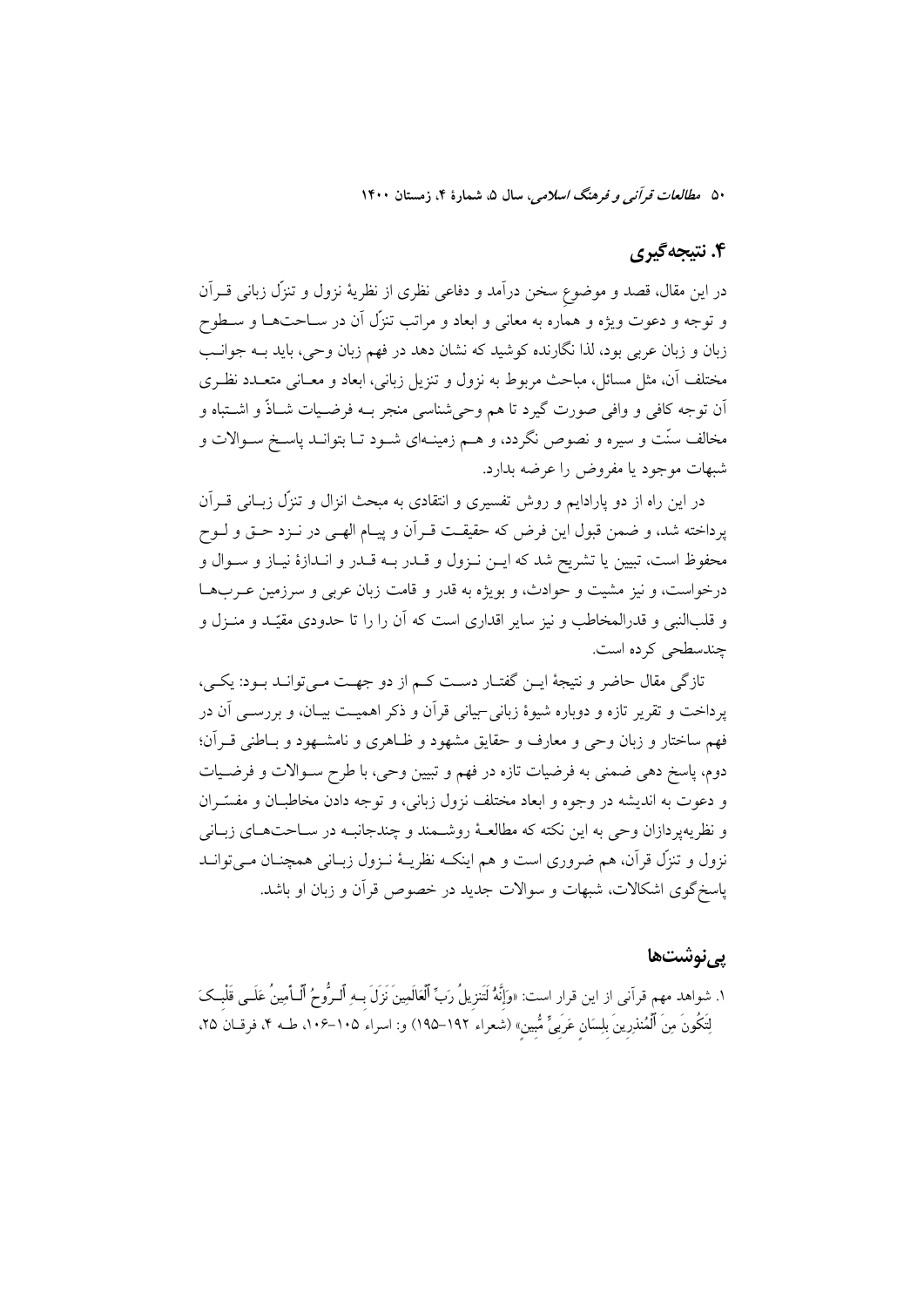بررسی مباحث، مسائل و ابعاد نزول زبانی قرآن (رضا روحانی) ۵۱

سجده ۲، پس ۵، زمـر ۱، غــافر ۲، فصــلت ۲ و ۴۲، جاثیــه ۲، احقــاف ۲، واقعــه ۸۰ حاقــه ۴۳، انسان ٢٣ و...؛ نيز در اين باره: رك. مقاله ميبدي، ١٣٨۴، مقالهٔ «نزول قرآن».

- ٢. هرچند ممكن است برخي آيات —مانند آيات احكامي يا استفتاها و سنتها و …–مطابق بــا ميــل و درخواست حضرت ايشان فرود آمده و حكم شده باشـد، همچنانكــه نيــاز و ميــل و درخواســت مخاطبان عام نیز در نزول مقدّر آیات موثر بوده و نقش داشته است، و از ایــن حیــث اســت کــه حضرت رسول ص –به عنوان پیامبر و مخاطب خــاص و اولیــه- در نــزول و کمیــت و کیفیــت وحـي مـوثر بـوده و نــه از حيـث شـكل و صـوت و صـورت دادن بــه وحـي و بــازاَفريني و بازیږ ورې ان.
- ٣. چنانکه نظریات زبانی متفکران جدید مثل ویتگنشتاین و ویگوتسکی نیز بـدانها اشــاره کـرده انــد: «ویگوتسکی گفت که تفکر بشر نه فقط در قالب زبان، بلکه از طریق زبان صـورت مـی پــذیرد و اصلا تفکر، خود، نجوای درون است»(فراسـتخواه، ۱۳۷۵، ص ۱۰) «ویتگنشـتاین تاکیـد کـرد کـه اغلب مسائل فلسفی از سوء تفاهمات در کاربرد زبان ناشی می شود»(همانجــا ) هــم=نبن اســت سوء تفاهم و سوء برداشت از زبان قرآن که به سوء تلقی از وحی به عنوان یک فرضـیه یــا نظریــه فکری ارائه شده است.
- ۴. تعبيـر «عربـي» در قـرآن (١٠٣/١٤، ٢/١٢، ٢٢/٢١) و ٣٧/١٣) بـه معنــي فصــيح و روشــن اســت: «يراد الاتِّضاح و التبيّن فيها مع ارتفاع الإبهام عنها، و ليس المراد اللغة العربيّة، و إن كانـت العربيّــة مــن مصاديق الأصل» (مصطفوي، ١٣۶٨، ج ٨ ص٧٥)
- ۵. البته استفاده از امکانات و شگردهای ادبی که در زبان عام یا زبان خاص استفاده می شود، الزامـاً و تماماً موجب ابهام يا بغرنج شدن كلام و پيام نمي شود، با اين شيوهها هم كار رســالت بــه كمــال و تمام انجام گیرد و هم با تلقی و تلقین درست پیام، حجت بر خود و مخاطبان عمومی و همگــانی همزمانی و درزمانی اَن (به علت داعیهٔ جاودانی بودن قراَن و اسلام) تمــام شــود: «رُسُــلًا مُبَشِّــرينَ وَمُنْذِرِينَ لِئَلَّا يَكُونَ لِلنَّاسِ عَلَى اللَّهِ حُجَّةٌ بَعْدَ الرُّسُلِ وَكَانَ اللَّهُ عَزِيزًا حَكِيمًا» (نساء/ ١۶۵)
- ۶. جهت بیان تلویحی و اثباتی این نکته که غفلـت از جوانـب متعــدد درون دینــی تنــزل زبــانی نیــز موجـب بــدفهمي از ظــواهر آيــات منــزل، و در نتيجــه نــاتواني در فهــم و تفســير ً از يكســو، و منحرفشدن به جانب فرضیات غریـب و ساختارشـکن از سـوی دیگـر مـم شـود، فرضـیات و تأویلاتی که مبنا و موید و شواهد محکمی ندارنــد و در نهایــت مــیتواننــد بــه پیامــدهای نــاگوار معرفتی و ایمانی منجر شوند حمثل فرضیهٔ وحی رویای که نه اثباتپذیر است و نه ابطال پذیر.
- ٧. آياتي مانند: طه/۴؛ الشعراء/١٩٢؛ السجده/٢؛ يس/۵؛ الزمـر/١؛ غــافر/٢؛ فصــلت/٢ و ۴۲؛ جاثيــه/٢؛ احقاف/٢؛ واقعه/٨٠؛ حاقه/٤٠ و انسان/٢٣.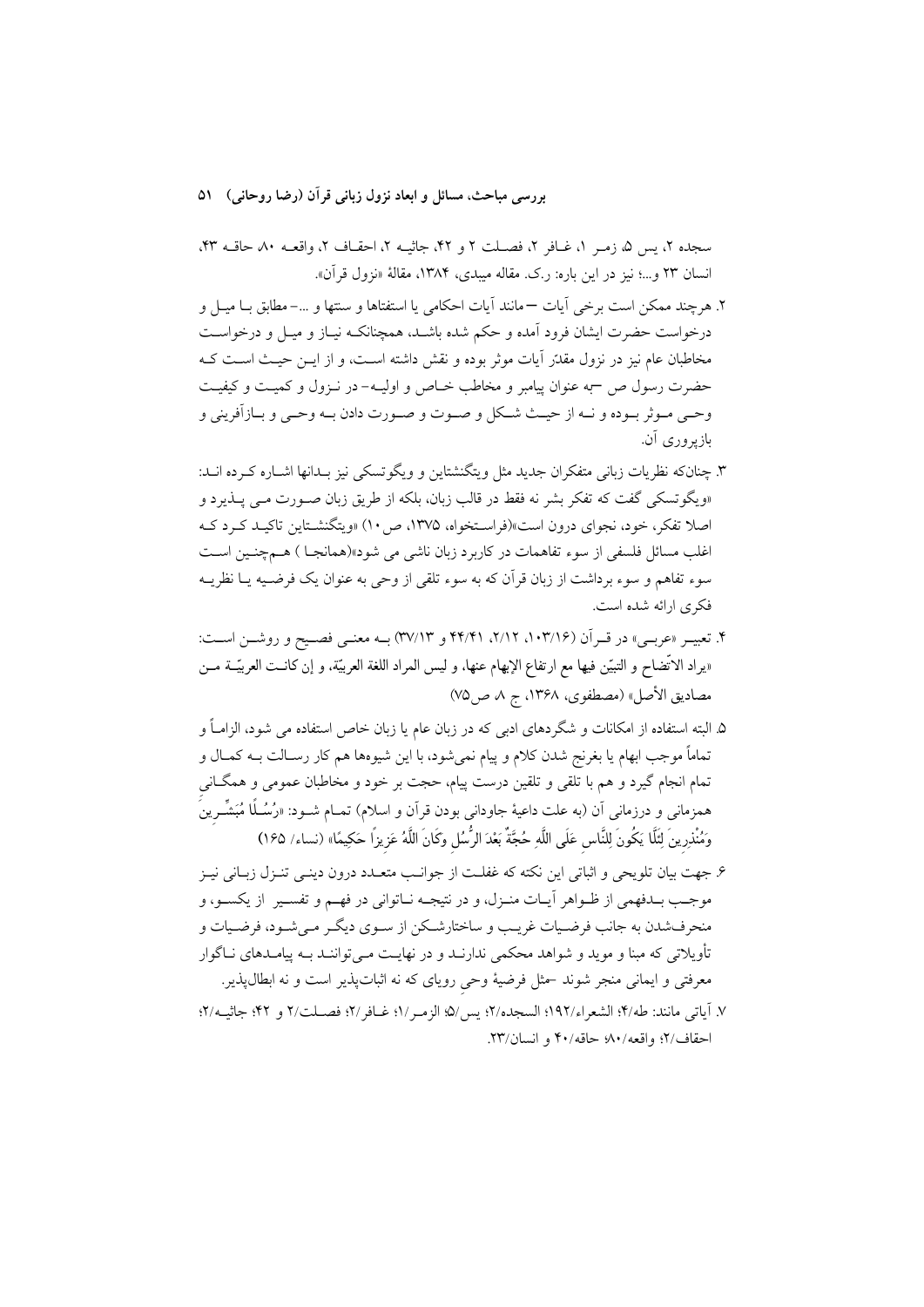۵۲ م*طالعات قرآن<sub>ه ،</sub> و فرهنگ اسلامی*، سال ۵، شمارهٔ ۴، زمستان ۱۴۰۰

- ٨ آياتي مانند: بقره ٩٩ و ١٨٥؛ نساء/١٠٥ و ١١٣ و ١٧٤ ؛ مائــده/۶ و ٨١ و ١٠٤؛ انعــام/٩٢ و ١۵۵؛ اعراف/٢؛ يوسف/٢؛ رعد/١ و ١٩ و ٣٧؛ اسراء/١٠٥؛ كهف/١- ص/٨ و ٢٩؛ دخان/٣؛ حشـر /٢١ و قد, /١.
- ۹. اما به مناسبت به نشانی برخی از تصریحات الهی که توجیه دیگری نمبی پــذیرد اشــاره مــی شــود: شعراء/ ١٩٢ –١٩٥؛ يوسف/ ٢؛ طه/ ١١٣؛ فصلت/ ٣؛ زمر/ ٣؛ شوري/ ٧؛ زخـرف/ ٣؛ ابـراهيم/ ۴؛ نحل/ ١٠٣؛ مريم/ ٩٧؛ دخان/ ١۵٨ و احقاف/١٢.
- ۱۰. چند شاهد مهم دیگر که تصور یا تصدیق غیر زبانی بودن آن دشوار یا احیاناً محال مے نمایـد، از این قرار است : انعام/ ۵۰؛ یونس/ ۱۵؛ هود/ ۱۳؛ رعد/ ۳۷؛ نحـل/ ۱۰۲–۱۰۳؛ اسـراء/ ۹۳ و ۱۰۶؛ كهف/١؛ طه/ ١١٣-١١٤؛ فرقان/ ۵ و ٣٢؛ عنكبوت/ ۴٨ و ٥١؛ زمر/ ٢٣؛ فصـلت/ ۴۴؛ دخـان/ ٥٨؛ زخرف/ ٣؛ حاقه/ ٤١-٤٢ و ٤٤؛ مدثر/ ٢۵؛ قيامت/ ١۶-١٨و اعلى/ ٣-٧.
- ١١. از آن سو نيز وجود آياتي مثل «لَا تُحَرِّکْ به لِسَانَکَ لِتَعْجَلَ به ِ إِنَّ عَلَيْنَا جَمْعَهُ وَقُرْآنَـهُ . فَـإِذَا قَرَآنَــاهُ فَاتَّبِعْ قُرْآنَهُ . ثُمَّ إِنَّ عَلَيْنَا بَيَانَهُ (قيامه/ ١۶–١٩)و «فَإِنَّمَا يَسَّرْنَاهُ بِلِسَانِكَ لِتُبتشّ بِهِ الْمُتَّقِينَ وَتُتنْذِرَ بِهِ قَوْمًــا لُدًّا» (مريم/ ٩٧) و « سَنُقْرِئُکَ فَلَا تَتْسَىي» (اعلي/ ۶) و آيات متعدد ديگر ي وجود دارند کــه همگــي تأکید بر نزول زبانی می توانند بود.
- ۱۲. یعنی بیتوجهی به جوانب مختلف این موضوع است که گاه موجب بروز مشکلات و شـبهات در فهم دشواریهای ظاهری قرآن و در نتیجه موجب طرح فرضـیات نارسـا و مشـكل|َفـرین در فرآیند و فهم و مکانیزم وحـی قرآنـی مـی شـود. فرضـیه رویاانگــاری وحـی کـه مقالــه حاضـر گوشه چشمی بدان دارد و یکی از انگیزههای نگارش این مقالـه شــده، خــود یکــی از انــواع ایــن فرضيات ناتمام است.
- ۱۳. طبق رأى برخي از هرمنوتيستهـاي پســتمـدرن، رسـيدن بــه نظـر مـتكلم يــا مولـف لازم و مقــدور نیســت، در ایــن مــورد ر.ک. از جملــه *ســلدن، رامــان، ۱۳۷۲، بخــش نظریــه هــای* مابعدساختگرایی و نظریه های معطوف به خواننده؛ و رولان بارت، ۱۳۸۰، مقالهٔ «مرگ مولف» در مجموعه *ساختگرایی، پساساختگرایی و مطالعـات ادبـی*؛ و *و اکـو، ۱۳۷۰،* مقالـهٔ «تأویـل و تأويل افراطي».
- ۱۴. شاید بتوان گفت که کلام و پیام الهی زبان خاصی ندارد بلکه در قرآن و بـه وسـیلهٔ آن بـه زبـان عربی آشکار «نازل» شده و در سـایر کتابهـای مقــدس نیــز بــه زبــان مخاطبــانش نــازل و تنزیــل شده است، همانگونه که کلام و پیام حق، نیاز به مکان نداشته اما برای رفع نیاز مخاطب بایــد در مکان و منطقه جغرافیایی خاصی نزول می کرده است.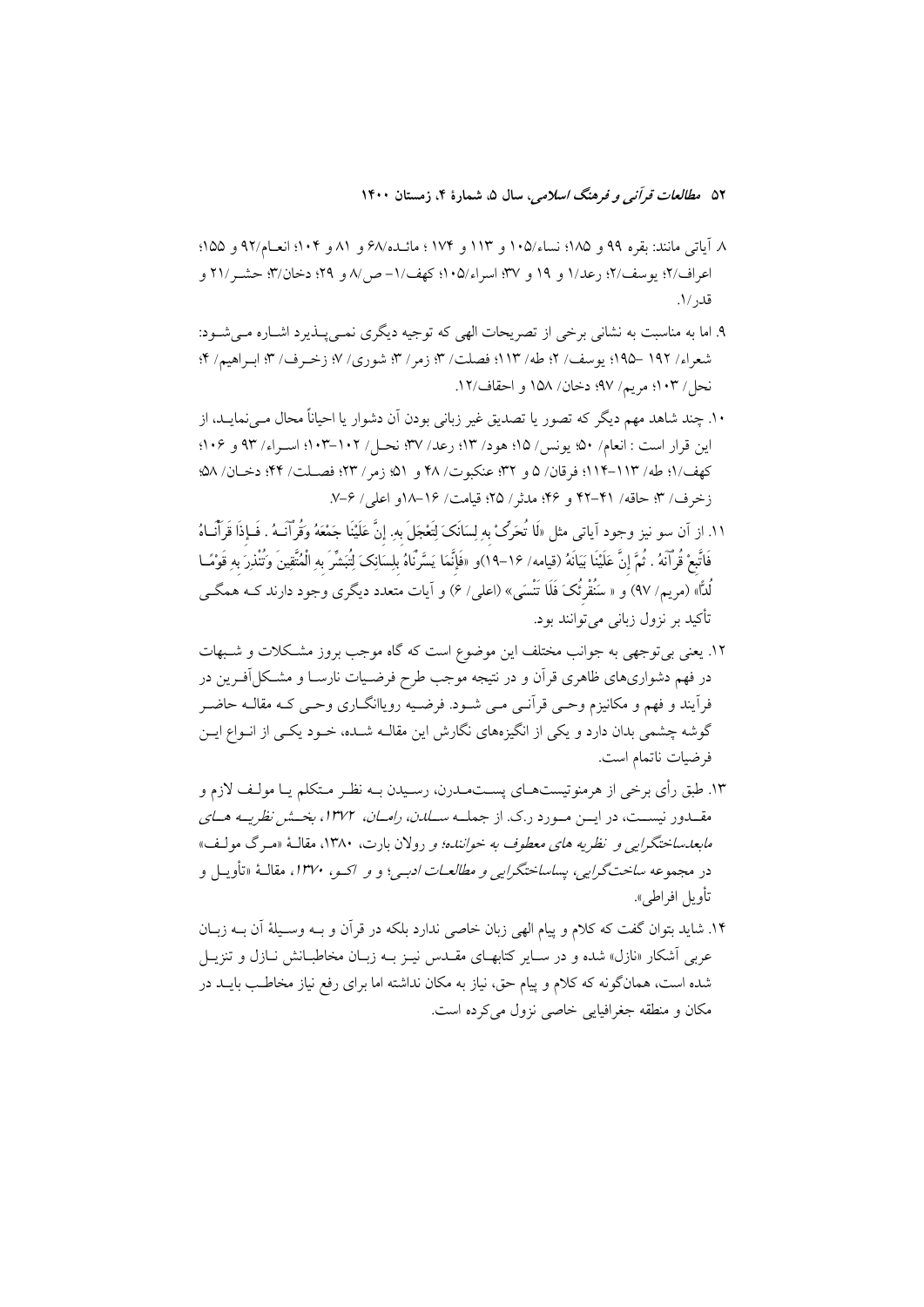۱۵. در مقالات و آثار متعددی این موضوع بررسـی شـده اسـت، از جملـه مقالـهٔ «تغییـر معنـایی در واژگان قرآن، بررسی بینامتنی قرآن با شعر جـاهلی» از سـیدی، ۱۳۷۴، و مقالـهٔ « معناشناسـی در زمانی واژگان از قـرآن» از همـو، ۱۳۸۶، و نيـز بـراي معنـیشناسـی در قـرآن رجـوع شـود بـه: «تغییر معنایی واژگان در قرآن کریم»، قاسم بستانی، ۱۳۹۴؛ «پیشـنهاد الگـویی بـر متناسـبسـازی روشهای معناشناسی در مطالعات قرآنی»، اعظم السادات حسینی و مهدی مطیع، ۱۳۹۲؛ سـیدی، «معناشناسی در زمانی واژگان از قرآن»، ۱۳۸۶؛ عظیمه، صالح، معناشناسی واژگـان قــرآن، ترجمــه سیدحسین سیدی، دانشگاه فردوسی، ۱۳۸۱؛

- ۱۶. اشارهٔ حدیثی «انما یعرف القرآن من خوطب به» (کلینی، ۱۳۸۸، ج۸ ص ۳۱۲)، علاوه بر امکـان شناخت حقایق و معانی قرآنی، می تواند بر تفاوت درجات در فهم از قرآن نیز تأکید داشته باشد. ١٧. بنابراين بايد لسان قوم و سطح ادراك و فهم مخاطب در اين نزول و تنزيل مـورد توجــه باشــد.، در عین حالی که با تدبیرات خاص از حقایق متعالی آن نیز چیزی کم و کسر نگردد.
- ۱۸. به عبارت دیگر، لازمهٔ سخنگویی یک سخنگوی ماهر، برای جمع مخاطبی که سطوح ادراکـی مختلفی دارند آن نیست که همهٔ شنوندگان و مخاطبـان، بـه انــدازهٔ درک و دریافـت و نیـاز خــود بهرهمند شوند؟ به تعبير على ع: « أحسَنُ الكلام ما لا تَمُجُّهُ الآذانُ و لا يُتعِبُ فَهِمُهُ الأفهــام.» و همــو عليه السلام : أحسَنُ الكلام ما زانَهُ حُسنُ النِّظام ، و فَهمَهُ الخــاصُّ و العــامُّ » (محمــدى رى شــهرى، ۱۳۷۵، ج ۱۰، ص ۲۰۴)
	- و به تفسیر مولوی در مثنوی(مولوی، ۱۳۸۷، دفتر۳، ابیات ۱۸۹۷-۱۸۹۵): ناطق کامل چو خوان،اشی بود/ خوانش پر هر گونهٔ آشی بود كه نماند هيچ مهمان بينوا/هركسي يابد غذاي خود جدا همچو قرأن كه به معنى هفت توست/خاص را و عام را مطعم در اوست
- ۱۹. برای نقش پیش فرضها که از نشانههای غیرزبانیانــد در تفســیر و معنایــابی از مــتن، و تحدیــد و تقييد معناي آن، از جمله ر.ک. ايازي، مقالهٔ «معناشناسي و رابطهٔ آن با دانش تفسير قرآن کريم».
- ٢٠. «وقال الصادق عليه السلام: لقد تجلَّى الله لخلقه في كلامه، ولكنهم لا يبصـرون...» (مجلسـي، ١٤٠٣، ج ۸۹ ص۱۰۷)

٢١. تعابير قرآني مانند: «كذلك نفصل الآيــات لقــوم يعلمــون» (اعــراف ٣٢)، و «نفصــل الآيــات لقــوم يعلمون» (توبه/ ١١)، «كذلك نفصل الآيات لقوم يتفكرون» (يــونس/ ٢۴)، «كــذلك نفصــل الآيــات لقوم یعقلون» (روم/ ۲۸) بیان میکند که آیات الهی برای دانایان و متفکران و عاقلان، تفصـیل یافتــه و به درجات هریک قابل فهم و شناخت است، و هرچه درجه علم بیشــتر باشــد درجــات فهــم و روشني بيشتر مي شود: « يَرْفَع اللَّهُ أَلْذِينَ آمَنُوا مِـنْكُمْ وَأَلْـذِينَ أُوتُـوا الْعِلْـمَ دَرَجَــاتٍ» (مجادلـه/ ١١)؛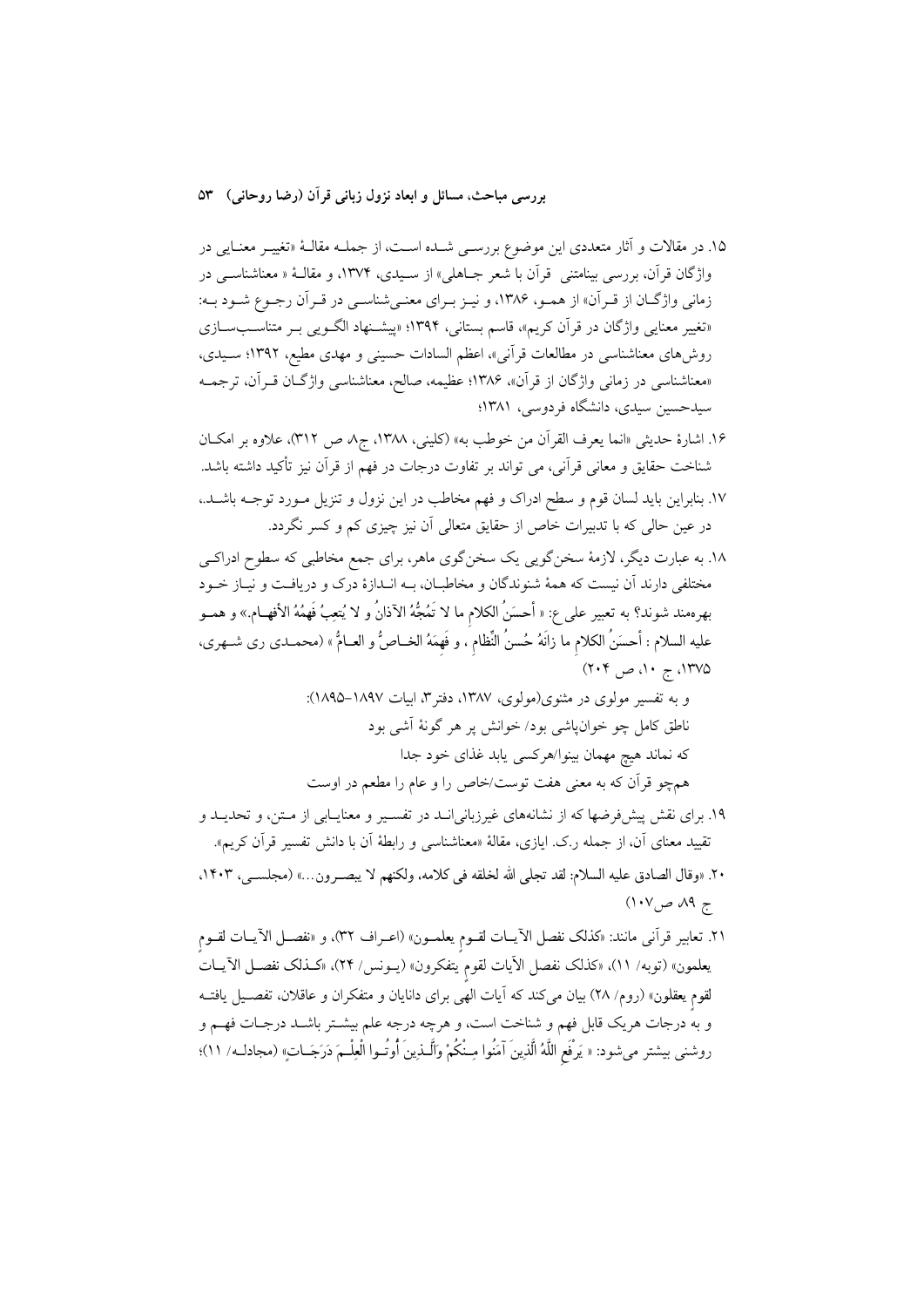۵۴ م*طالعات قرآن<sub>ه ،</sub> و فرهنگ اسلامی*، سال ۵، شمارهٔ ۴، زمستان ۱۴۰۰

همچنین آیاتی که به نقش تقوا در فهم و فرقان اشاره دارد نیز مـیتوانــد مشــیر بــه امکــان فهــم و درک و تفسیر برای انواع مخاطبان، برای مجملات و متشـابهات و دشـواریهای لفظـی یـا معنـایی قرآن باشد: «ومن يتق الله يجعل له مخرجا» (طلاق/ ٢) « ومِن يتـق الله يجعـل لـه مــز امـره يســرا»  $(\mathcal{A}/\mathcal{A})$ .

- ۲۲. از جمله اینکه مثلا نزول قرآن برای پرورش و برکشـیدن شماسـت و اینکـه مطـابق درخواسـت نص قرآنی، مخاطب آیات باید با قرائت متدبرانه و مکـرّر و عاقلانــه خــود جســتجوگر معــانی و حقایق متعالی و ازلی و ابدی و سعادتبخش او باشـد، و نیـز اشـاره بـه اینکـه رشـته و عـروه و ریسمان تنزیل از حقایق الهی و آسمانی به سوی دست و درک و عقل انسانها همچنان متصـل و متنزل است و باید به این ریسمان محکم اعتصام جست.
- ۲۳. فرض رویاپنداری وحی که عبدالکریم سروش مطرح کرده است (مقـالات «رویاهـای رســولانه» در سايت www.drsoroush.com) به همين جا مي انجامد.
- ۲۴. این نقش تفسیری —طبق قول معصوم– هم از قرآن بر می آید: «کِتَابُ الله تُبْصِـرُونَ بــهِ، وَتَنْطِقُــونَ بهِ، وَتَسْمَعُونَ بِهِ، وَيَنْطِقُ بَعْضُهُ بَبَعْضٍ، وَيَشْهَدُ بَعْضُهُ عَلَى بَعْضٍ، ولاَ يَخْتَلِفُ فِي اللهِ، ولاَ يُخَالِفُ بِصَاحِبِهِ عَنِ اللهِ »(علي بن ابيطالبِ، ١٣٧٩، ج١، ص١٢٥).. و هم طبـق حــديث ثقلــين («قــد تركــت فــيكم الثقلين : كتاب الله و أهل بيتي فنحن أهل بيتـه»)(مجلسـي،١۴٠٣، ١٣٠/٢٣) بــا يرســش از يبــامبر و معصومین که مخاطب اصلی و اولیه قرآنند ممکن می شود.

۲۵. یک تفسیر و معنای مناسب برای تعبیر «نزول» و انزال، ارسال پیام از سنخ زبان قوم است کـه بـه تعبیر و تبیین قرآنی «لیبین لهم» باشد، و از همـینجـا مـیگـوییم همچنــانکـه شــخص فرشــته و غیرهمزبان نمیتواند نقش پیغمبر یک قوم را داشته باشد (وَلَوْ جَعَلْنَاهُ مَلَکًا لَجَعَلْنَــاهُ رَجُلًــا وَلَلَبَسْـنَا عَلَيهمْ مَا يلْبِسُونَ (الأنعام/٩) همين﴿ور انتخاب زبان و بيان هم بايد بــا فهــم و درک قــوم مناســب باشد تا در پیامرسانی و تعقّل و هدایت و حجیّت و ابلاغ کامل مــاانزل الله و مــا اراد الله ضــعف و خللي و يا نقصاني پيش نيايد.

#### كتابنامه

قر اَن کر يم. اكـــو، اومبرتـــو، (١٣٧٠)، مقالــــهٔ «تأويــــل و تأويــــل افراطــــي» در مجموعـــهٔ هرمنوتيـــك مــــدرن (گزینه جستارها)، ترجمه بابک احمدی، مهران مهاجر، محمد نبوی، اول، تهران: مرکز.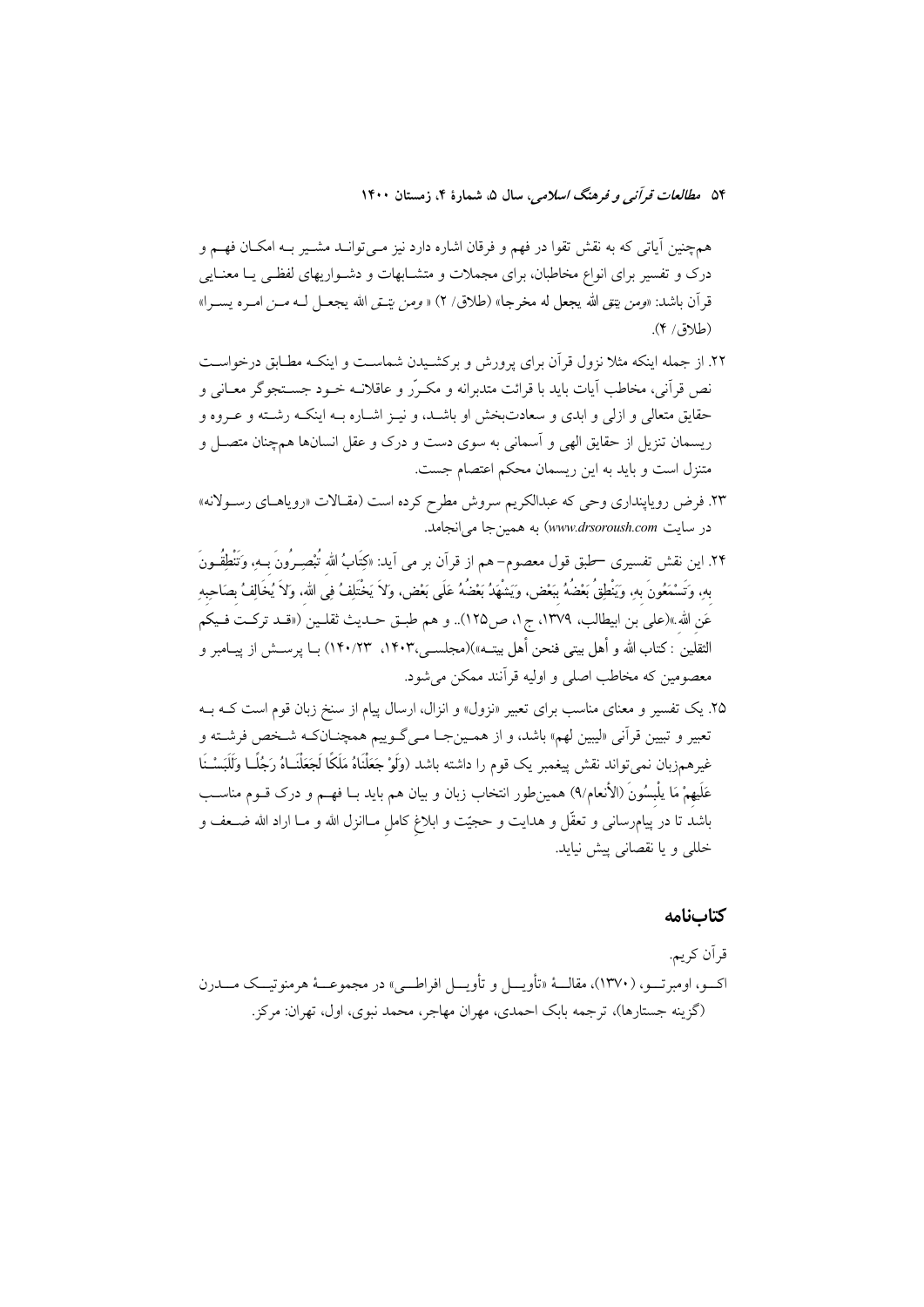بررسي مباحث، مسائل و ابعاد نزول زباني قرآن (رضا روحاني) ٥٥

ايازي، سيدمحمدعلي (١٣٨٣)، «معناشناسي و رابطهٔ أن با دانش تفسير قرأن كـريم» تحقيقــات علــوم قرآن و حديث پاييز و زمستان ١٣٨٣، شماره ٢. بارت، رولان (۱۳۸۰)، مقالهٔ «مرگ مولف» در مجموعه سـاختگرایـی، پساسـاختگرایی و مطالعـات ادبی، به کوشش فرزان سجودی، اول، تهران: پژوهشگاه فرهنگ و هنر اسلامی بستاني، قاسم (١٣٩۴)، مقالهٔ «تغيير معنايي واژگان در قرآن كريم»، قاسم بستاني، مجلهٔ پـژوهشهـاي زبانشناختی قرآن کریم، سال چهارم، شمارهٔ دوم، پاییز و زمستان. بورشه، ت و اشنایدر (۱۳۷۷)، مقالهٔ «زبان»، در زبانشناسی و ادبیات، ترجمـهٔ کـورش صـفوی، اول، تھران: هرمس. حسینی، اعظم السادات و مهدی مطیع (۱۳۹۲)، مقالهٔ «پیشنهاد الگویی بر متناسـبسـازی روش۵حای معناشناسی در مطالعات قرآنی» مجلهٔ پژوهشهای زبانشناختی قرآن کریم، سال دوم، شــمارهٔ اول، بهار و تابستان. حقشناس، على محمد (١٣٧٠)، مقالات ادبي، زبانشناختي، اول، تهران: نيلوفر. سعیدی روشن، محمدباقر (۱۳۸۵)، تحلیل زبان قرآن و روش شناسی فهم آن، دوم، قـم: پژوهشـگاه فرهنگ و اندیشه اسلامی و یژوهشگاه حوزه و دانشگاه. سلدن، رامان (۱۳۷۲)، راهنمای نظریه ادبی معاصر، ترجمه عباس مخبر، اول، تهران: طرح نو (بخـش نظریه های مابعدساختگرایی و نظریه های معطوف به خواننده) سیدی، سیدحسین (۱۳۷۴)، «تغییر معنایی در واژگان قرآن، بررسی بینامتنی قـرآن بـا شــعر جــاهلی»، مجلهٔ پژوهشهای قرآنی، سال بیستم، شمارهٔ ۱. پیاپی ۷۴.، بهار ۱۳۷۴. (صص ۳۰-۴۸) سیدی، سیدحسین (۱۳۸۶)، «معناشناسی در زمانی واژگان از قبر آن»، یژوهشـهای اســلامی دانشــکده ادبیات و علوم انسانی دانشگاه شهید باهنر کرمان، سال اول، شماره اول، پاییز ۱۳۸۶. صــالح، عظيمــه (١٣٨١)، معناشناســـي واژگـــان قـــر آن، ترجمـــه ســـيد حســـين ســـيدي، مشـــهد: دانشگاه فردوسی. صفوی، کورش (۱۳۹۱)، آشنایی با زبانشناسی در مطالعات ادبیات فارسی، تهران: علمی. طيب حسيني، سيد محمود (١٣٨٧)، مقالهٔ «بررسي مباني فرامتني چنــدمعنايي در قــراَن»، پــژوهش و حوزه، بهار ۱۳۸۷، شماره ۳۳، ص ۱۱۳-۸۰ على بن ابيطالب، (١٣٧٩)، نهج البلاغه، ترجمهٔ محمد دشتي، اول قم: آل على (ع) فتوحی، محمود (۱۳۹۰) سبکشناسی، نظریهها، رویکردها و روش۵ما، اول، تهران: سخن. فراستخواه، مسعود (١٣٧۵)، زبان قرآن، اول، تهران: علمي و فرهنگي. كليني، محمد بن يعقوب، ( ١٣٨٨)، اصول الكافي، تصحيح على اكبر غفاري، سوم، تهران: اسلاميه.